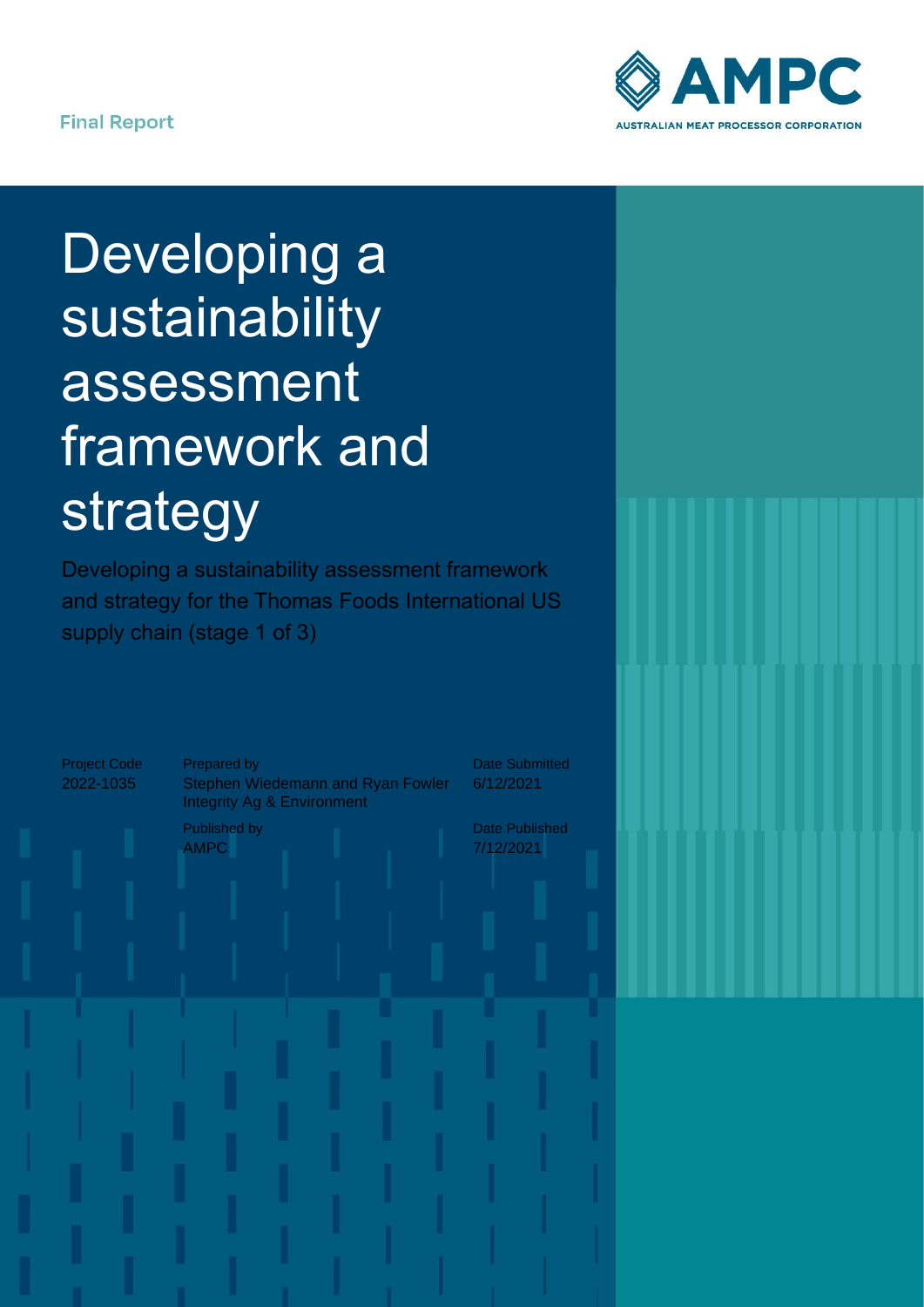# <span id="page-1-0"></span>**Contents**

|     | <b>Contents</b>                            | $\overline{2}$ |
|-----|--------------------------------------------|----------------|
| 1.0 | <b>Executive Summary</b>                   | $\mathbf{3}$   |
| 2.0 | <b>Introduction</b>                        | 5              |
| 3.0 | <b>Project Objectives</b>                  | 6              |
| 4.0 | <b>Methodology</b>                         | 7              |
| 4.1 | Project scope                              | $\overline{7}$ |
| 4.2 | Selection of environmental indicators      | $\overline{7}$ |
| 4.3 | <b>GHG</b> calculation methods             | 8              |
| 4.4 | Energy, water and waste assessment methods | 9              |
| 4.7 | Product flows and inventory data           | 10             |
| 4.8 | <b>Data Limitations</b>                    | 12             |
| 4.9 | Emission reduction assessment              | 12             |
| 5.0 | <b>Project Outcomes</b>                    | 13             |
| 5.1 | Carbon account and emission contribution   | 13             |
| 5.3 | Energy, Water and Waste                    | 14             |
| 5.5 | Review of current SMART goals              | 15             |
| 5.6 | Review of other TFI goals                  | 16             |
| 5.7 | Reducing environmental impacts             | 17             |
| 6.0 | <b>Discussion</b>                          | 22             |
| 6.1 | Improvement options for TFI USA            | 22             |
| 6.2 | Assessment of Supply Chain requirements    | 22             |
| 7.0 | <b>Conclusions / Recommendations</b>       | 23             |
| 8.0 | <b>Bibliography</b>                        | 24             |

**Disclaimer** [The information contained within this publication has been prepared by a third party commissioned by Australian Meat Processor Corporation](#page-23-0)  Ltd (AMPC). It does not necessarily reflect the opinion or position of AMPC. Care is taken to ensure the accuracy of the information contained in this publication. However, AMPC cannot accept responsibility for the accuracy or completeness of the information or opinions contained in this publication, nor does it endorse or adopt the information contained in this report.

No part of this work may be reproduced, copied, published, communicated or adapted in any form or by any means (electronic or otherwise) without the express written permission of Australian Meat Processor Corporation Ltd. All rights are expressly reserved. Requests for further authorisation should be directed to the Executive Chairman, AMPC, Suite 2, Level 6, 99 Walker Street North Sydney NSW.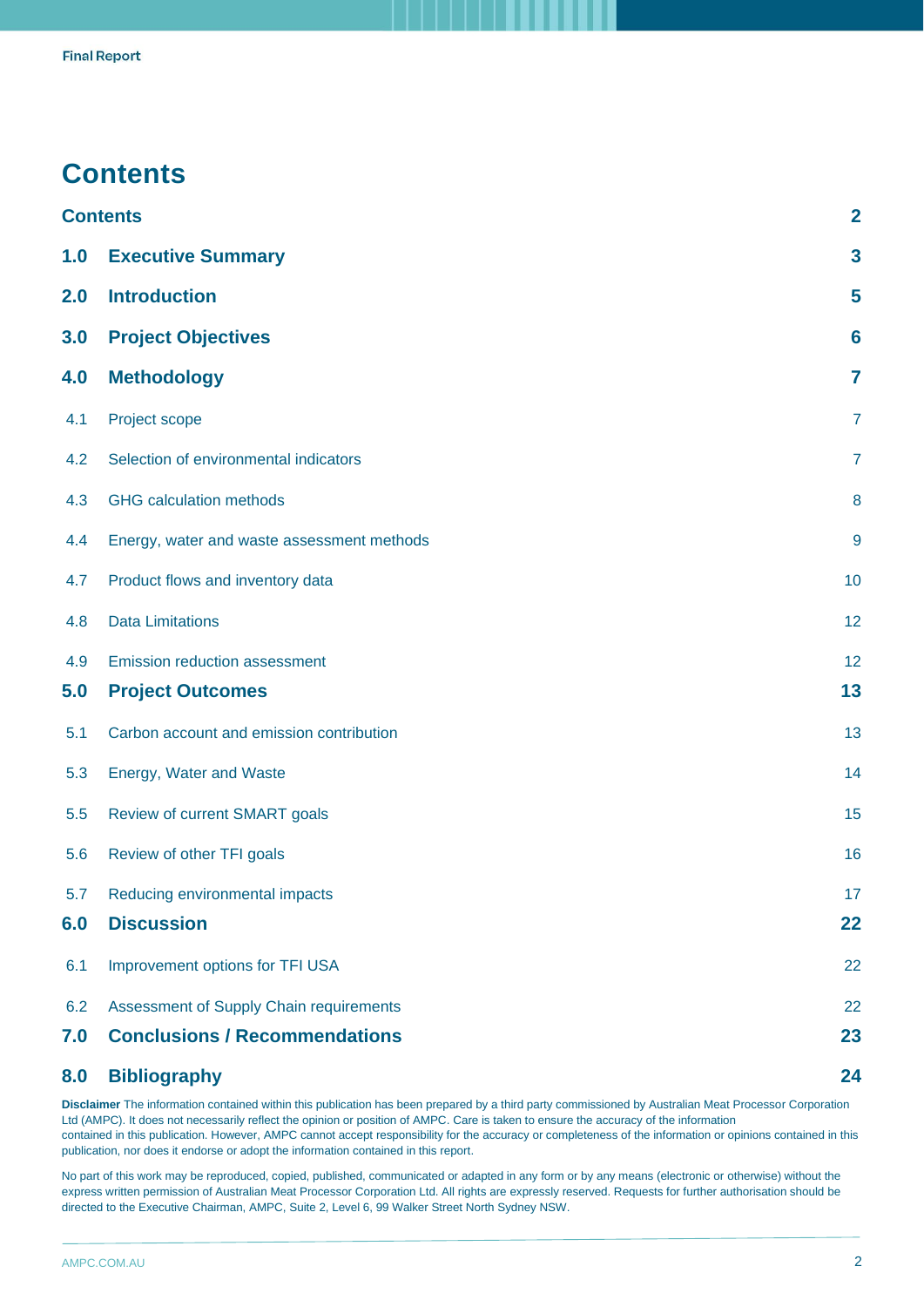# <span id="page-2-0"></span>**1.0 Executive Summary**

This report provides a carbon footprint and an environmental impact assessment for Thomas Foods International's (TFI) meat post-processing facility in Swedesboro, New Jersey for the 2020 – 2021 financial year (FY21). The company aims to i) benchmark the carbon, water, energy and waste footprint of this operation for the 2021 financial year for reporting against customer requirements, and ii) identify options to reduce impacts into the future.

The assessment followed carbon accounting principles outlined in the Greenhouse Gas (GHG) Protocol for business accounting. Scope 1 and 2 emissions were reported based on primary data, and scope 3 emissions were estimated based on records of purchased inputs. An assessment of on-site energy, water and waste production was also conducted.

The annual GHG business emissions (scope 1 and 2) were 3,769 metric tonnes of  $CO<sub>2</sub>$ -e, while the operation carbon footprint (scope 1, 2 and 3), was 1,401,773 metric tonnes of CO<sub>2</sub>-e. Scope 3 emissions were dominated by purchased meat and to a lesser extent, transport.

Of the scope 1 and 2 GHG inventory, the majority of impacts were from grid electricity, which accounted for 50% of GHG emissions. Other major contributors to GHG emissions were estimated leakage of refrigerants R-505 and R-404A, at 24.6% and 19.3%, respectively.

The enterprise used 20,437,267 MJ of direct fossil energy (i.e., fossil derived grid electricity, and natural gas), and 19,187,733 MJ of renewable energy (i.e., renewable derived grid electricity and solar electricity). Total energy demand was 39,624,001 MJ. Direct freshwater consumption was 6,357,497 gallons. Waste production was 1,905,080 lb of mixed municipal solid waste (MSW).

Overall benchmarking of environmental indicators against similar post-processing facilities revealed that TFI performed well, with all indicators being lower than the comparisons except MSW. Future comparisons would be improved by having disaggregated data for warehousing and post-processing for all inputs related to energy, GHG and water. This would result in much more insightful comparison data for each side of the operation.

To move towards improved environmental performance to meet established company targets, IAE assessed the following options which have the potential to reduce emissions from the facility:

- ◆ Increasing energy productivity to reduce scope 1, 2 and 3 emissions and the energy footprint of the facility.
- ◆ Increasing the size of the solar installation to meet the renewable energy goal to reduce scope 2 emissions.
- ◆ Switching to refrigerants with lower global warming potential. Pending further detail regarding measured losses, this may have the potential to significantly reduce scope 1 emissions.

The following options were also assessed. These provided a minor opportunity to reduce impacts, or no opportunity depending on the strategy:

- ◆ Reducing waste to landfill to reduce scope 3 emissions and the waste footprint of the facility.
- ◆ Measuring and decreasing rendering to increase facility throughput and reduce scope 3 emissions.
- ◆ Using sustainable packaging to reduce scope 3 emissions.
- Redirecting material from rendering to compost. This strategy was found to slightly increase scope 3 emissions and was not recommended.

The following recommendations were made regarding improved measurement and assessment: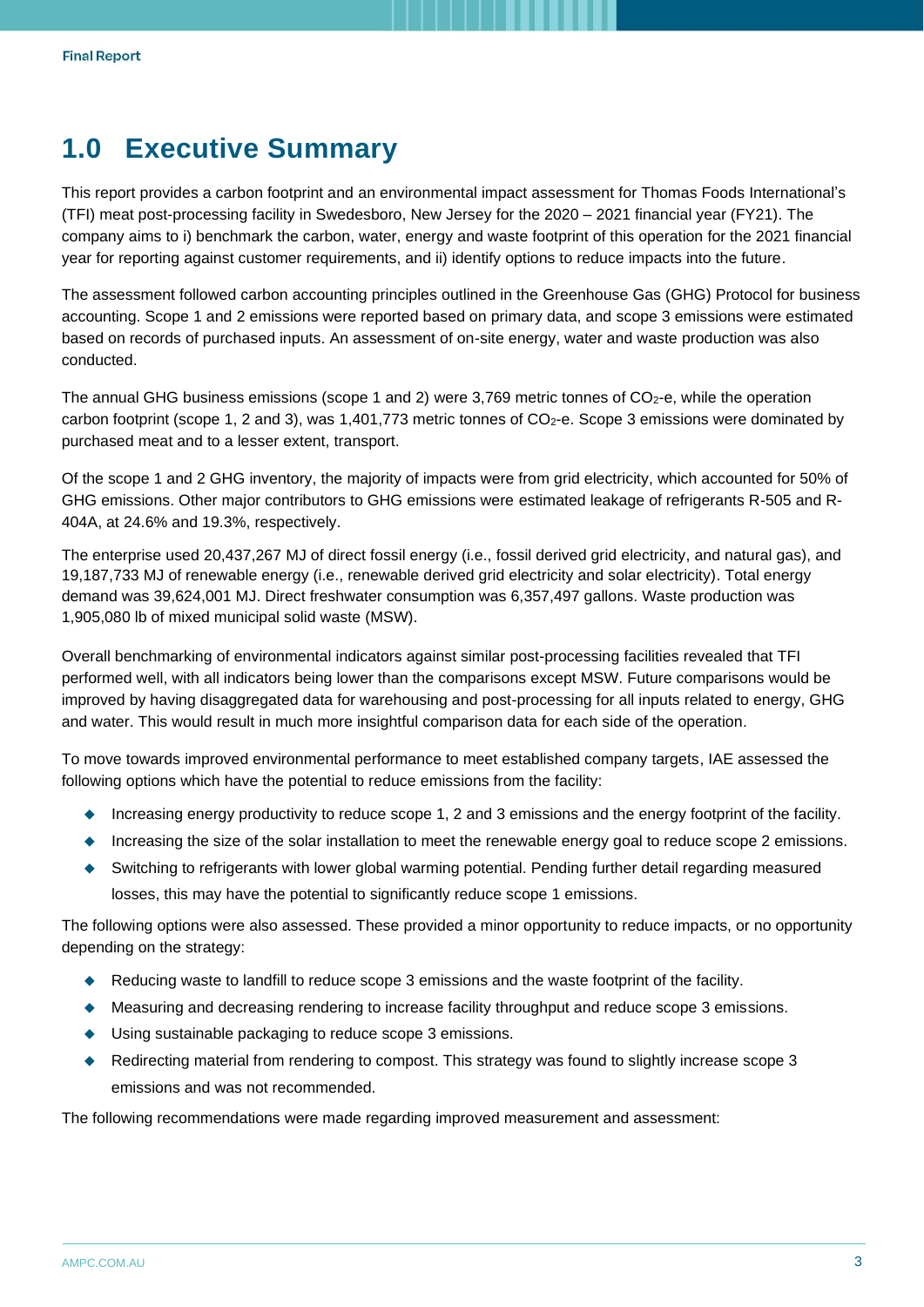- ◆ Measuring loss rates (recharge) of refrigerants. This is currently not measured, and an estimate was used. Considering it was a large emission source, the level of uncertainty would be reduced by measuring this in the coming 12 months.
- Separately metering the electricity usage from warehouse and processing areas to accurately determine scope 1 and 2 emissions intensity for warehoused and processed products. This would allow more accurate recording of impacts for meat products that are post-processed and would allow greater insight into productivity measures that could improve efficiency, such as reduce warehouse storage time.
- Separate recording of storage times, product mass loss and packaging by product line.

Thomas Foods International have conducted a review of customer requirements for sustainability reporting and this was extended by the project team. This review found that goals exist for almost all suppliers covering reduction in GHG emissions. In most cases, this extends to reduction targets for scope 3 emissions (that is, emissions covering the full meat supply chain). Considering red meat is one of the biggest emission sources from a retailer or food service company, these reduction targets will inevitably be shifted down the supply chain as a market expectation. It should be expected that formal scope 3 reporting will be a feature in the near future as companies work to 'make good' on publicly stated goals.

In addition to GHG reporting, energy, packaging, waste and water are listed by most customers, and some specific targets exist for stand-out contributions to the processing and retail end of the supply chain. Of these, refrigerants and transport are notable. While many areas are covered by targets, GHG, energy, packaging and waste are by-far the most ambitious and should be seen as the first focus area both for processors, and for the whole supply chain.

The present study was designed as stage 1 of a three-stage project, with stage 2 and 3 covering review of strategy and consumer requirements, and potentially expansion of the study to assess impacts through primary processing and production. It was agreed with TFI that this stage 2 aspect has largely been done by TFI staff with assistance from the project team. The findings of this study can now consider stage 3, which focused on assessment of the supply chain.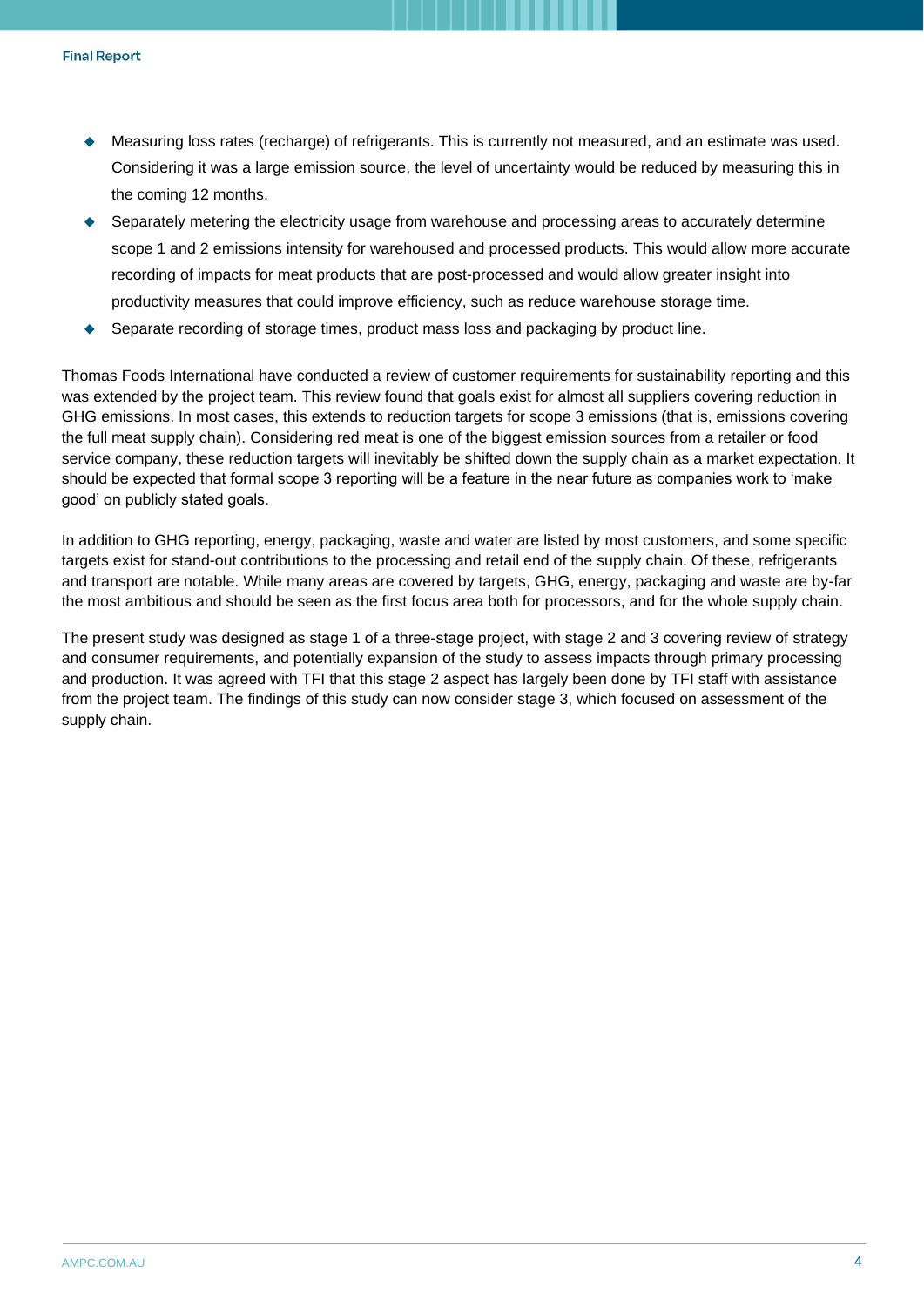# <span id="page-4-0"></span>**2.0 Introduction**

Thomas Foods International (TFI) is a family-owned Australian meat supply business with offices in Australia, the United States, Asia and Europe. TFI operates two abattoirs in eastern Australia that export beef primals and bone-in lamb to their U.S. facility in Swedesboro, New Jersey for further processing and sale in the U.S. domestic market. The Swedesboro facility also packages poultry, red meat and non-meat products, both from imported sources from around the world, and domestic supply within the USA. Facility operations produce warehoused items and products that undergo processing prior to packaging for customers. With increased consumer demand for sustainably produced products, TFI aims to be ahead of the curve through being transparent and accountable, and contributing to the reduction of the environmental footprint of the meat sector.

TFI sought to understand their current baseline emissions and impacts of their US post-port operations for customer reporting, and to develop a sustainability reporting strategy to meet the current and future needs of the US market. Current customers require reporting of the carbon footprint and other key impact areas such as water and waste for purchased products by September 2021, providing the initial impetus for action.

The operational scope covered in this report is:

- ◆ Input meat for processing.
- ◆ Emissions generated from post processing and warehousing (scope 1 and 2 emissions).
- ◆ Emissions associated with purchased inputs for post-processing and warehousing (scope 3 emissions).
- ◆ Emissions generated from meat prior to arrival at the facility (scope 3 emissions).
- ◆ Upstream transportation of product (scope 3 emissions).
- ◆ Staff commuting (scope 3 emissions).

Following the GHG baseline assessment, a review of the current company SMART Goals (Specific, Measurable, Achievable, Realistic and Timely) was conducted. A hotspot analysis of TFI's post-port production was used to determine potential revisions to these goals in conjunction with TFI staff. Further consideration, including cost-benefit analysis will be undertaken into the supply chain emission reduction strategy in 2022/2023.

SMART goals assessed in this report include:

- ◆ Increasing energy productivity by 10% in relation to sales by 2025
- ◆ Implementing 25% renewable energy (or 2,700,000 kWh) through solar PV by 2025 (other renewable energy such as biogas generation will be assessed).
- ◆ Reducing 25% of waste to landfill by 2025.

Other TFI goals assessed in this report include:

- ◆ Measuring rendering in 2021 and identify opportunities to decrease rendering (assisted by the data collection and analysis required within the baseline report).
- ◆ Researching the availability of local composting (this project will provide a desktop assessment of the GHG emissions associated with composting rendering material).
- ◆ Continual review and testing of emerging sustainable innovations in food-grade packaging (implications for GHG emission will be assessed briefly).
- ◆ Support for the MLA goal of carbon neutral beef production by 2030 (no requirement to report as part of postport operations).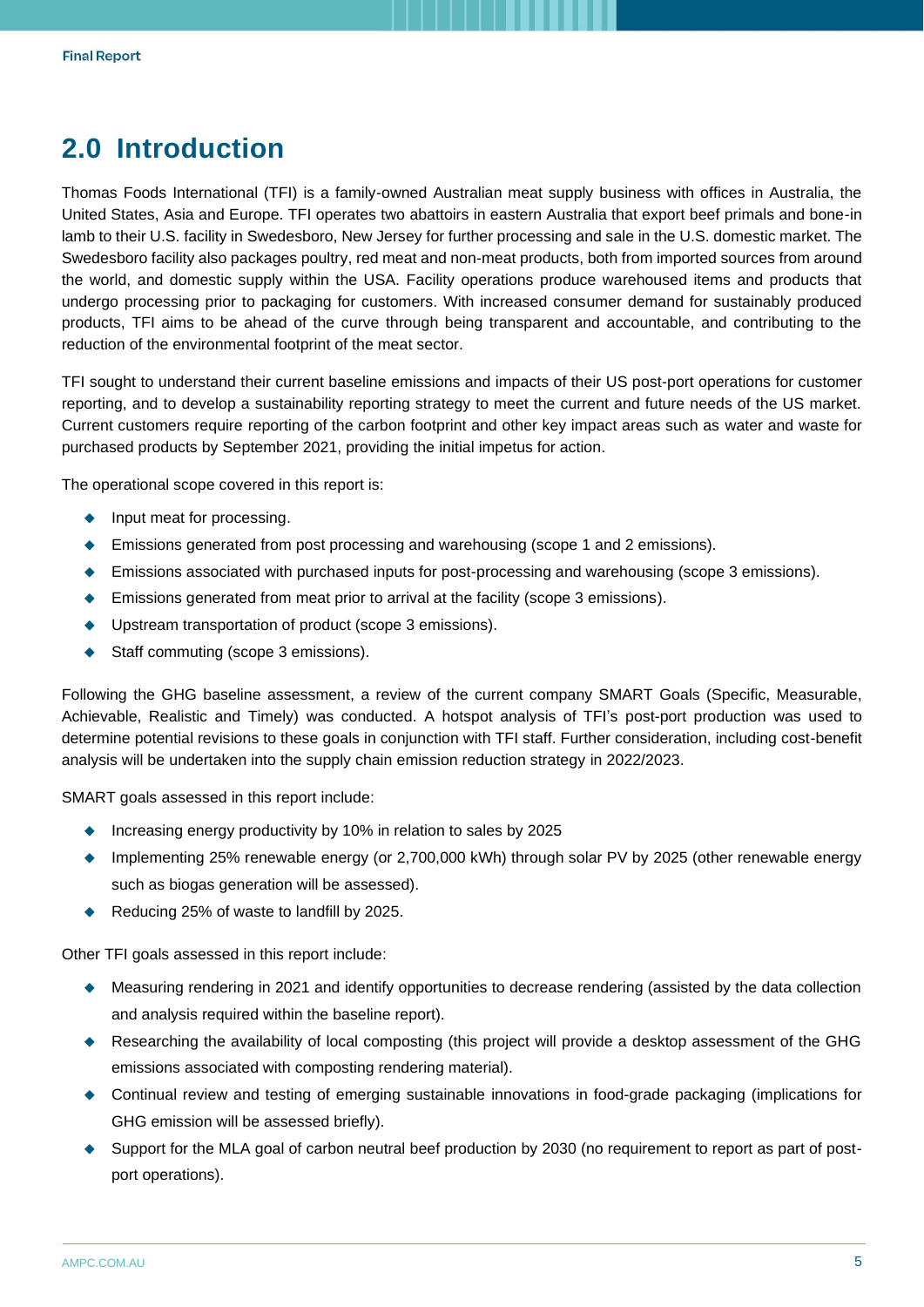◆ Assessing impacts of grazing acreage and the potential impacts of carbon sequestration.

# <span id="page-5-0"></span>**3.0 Project Objectives**

The project objectives are:

- ◆ Stage 1 Baseline assessment:
	- o Deliver a carbon, water, energy and waste footprint of the post-port operations of identified meat products for Thomas Foods International.
- Stage 2 Strategy to meet international market requirements (subject to stop/go):
	- o Assist TFI to refine targets and a reduction strategy to meet US customer requirements for identified meat products.
- Stage 3 Develop a framework to improve data collection, monitoring and reporting (subject to stop/go):
	- o Develop a sustainability framework for the company to meet future customer requirements; improve data capture and reporting to meet company and customer needs and implement this in the TFI supply chain for reporting in 2022 and 2023.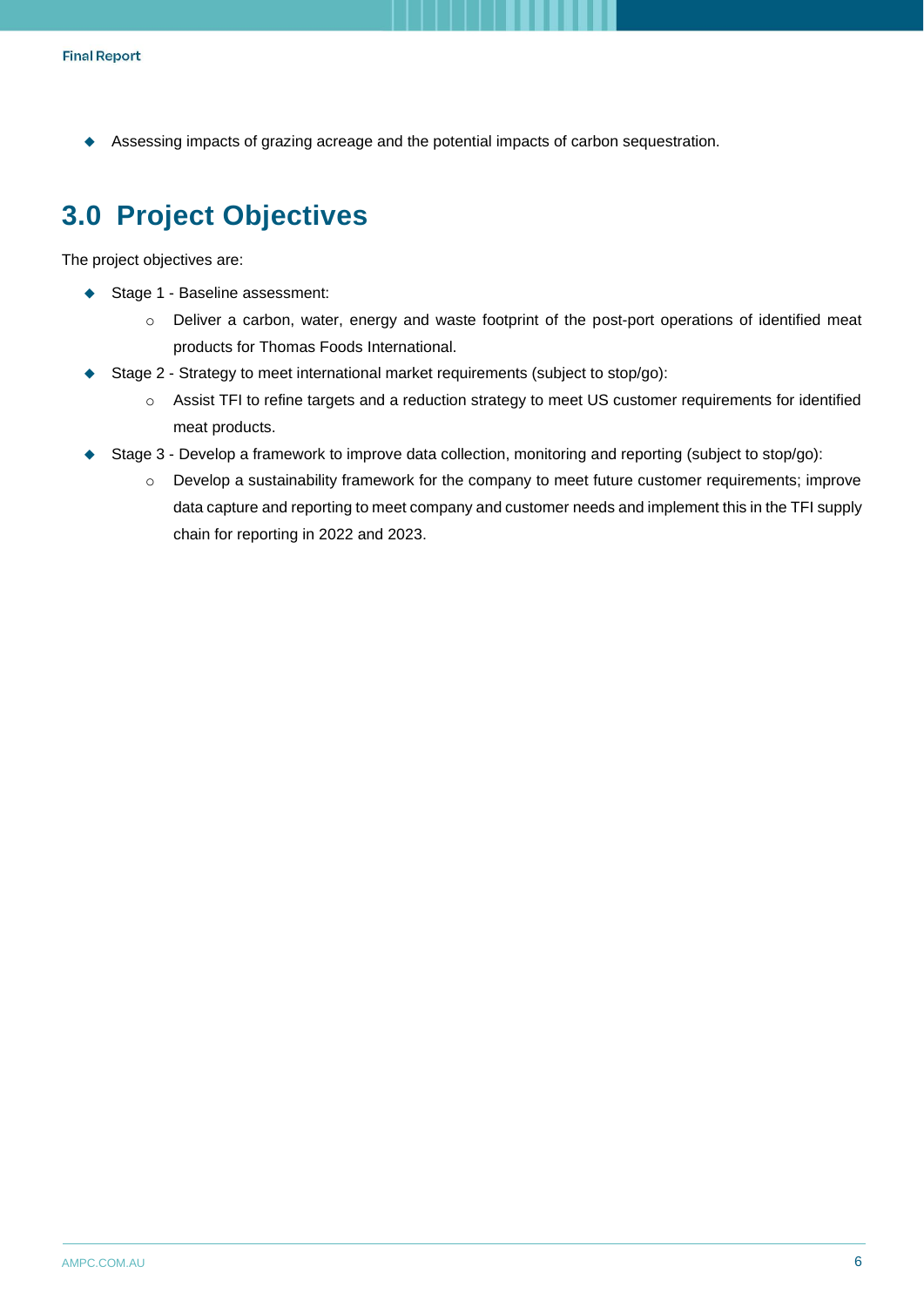# <span id="page-6-0"></span>**4.0 Methodology**

### <span id="page-6-1"></span>**4.1 Project scope**

This project completed a cradle-to-market carbon, water, energy and waste footprint (scope 1, 2 and 3 emissions) for the post-port operations of TFI's Swedesboro facility. All activities from 'upstream transport' to 'final product ready for distribution to customers' were included in the assessment. A generalised diagram of some pre-port and post-port inputs of TFI's the supply chain is provided in [Figure 1.](#page-6-3)

Meat was freighted from several international sources to the Swedesboro facility for further processing.



<span id="page-6-3"></span>*Figure 1. Thomas Foods International supply chain*

We report total emissions using reference units that are aligned with the post-processing stage. Total emissions were reported as metric tonnes of CO<sub>2</sub>-e, which generally aligns with customer reporting requirements.

# <span id="page-6-2"></span>**4.2 Selection of environmental indicators**

The study developed a carbon account for the enterprise, reporting scope 1 and 2 emissions and total scope 1, 2 and 3 emissions. An assessment of direct energy and water use was also conducted, along with an assessment of municipal solid waste (MSW) production. These indicators align with industry standards, such as NCBA sustainability executive summary (NCBA 2014) and AMPC environmental sustainability reporting (All Energy Pty Ltd 2021) together with the reporting guidance of key customers. Indicators are reported as per the NCBA standards with modifications to the water and waste units from metric to imperial.

#### **4.2.1 Post-port inventory data – TFI USA**

Inventory data of the post-port supply chain operations were collected, including waste stream management data, energy and water use, refrigerant losses, staff and freight transport, purchased inputs and cleaning data. While meat post-processing has a relatively small contribution to emissions in the supply chain, the largest change in emissions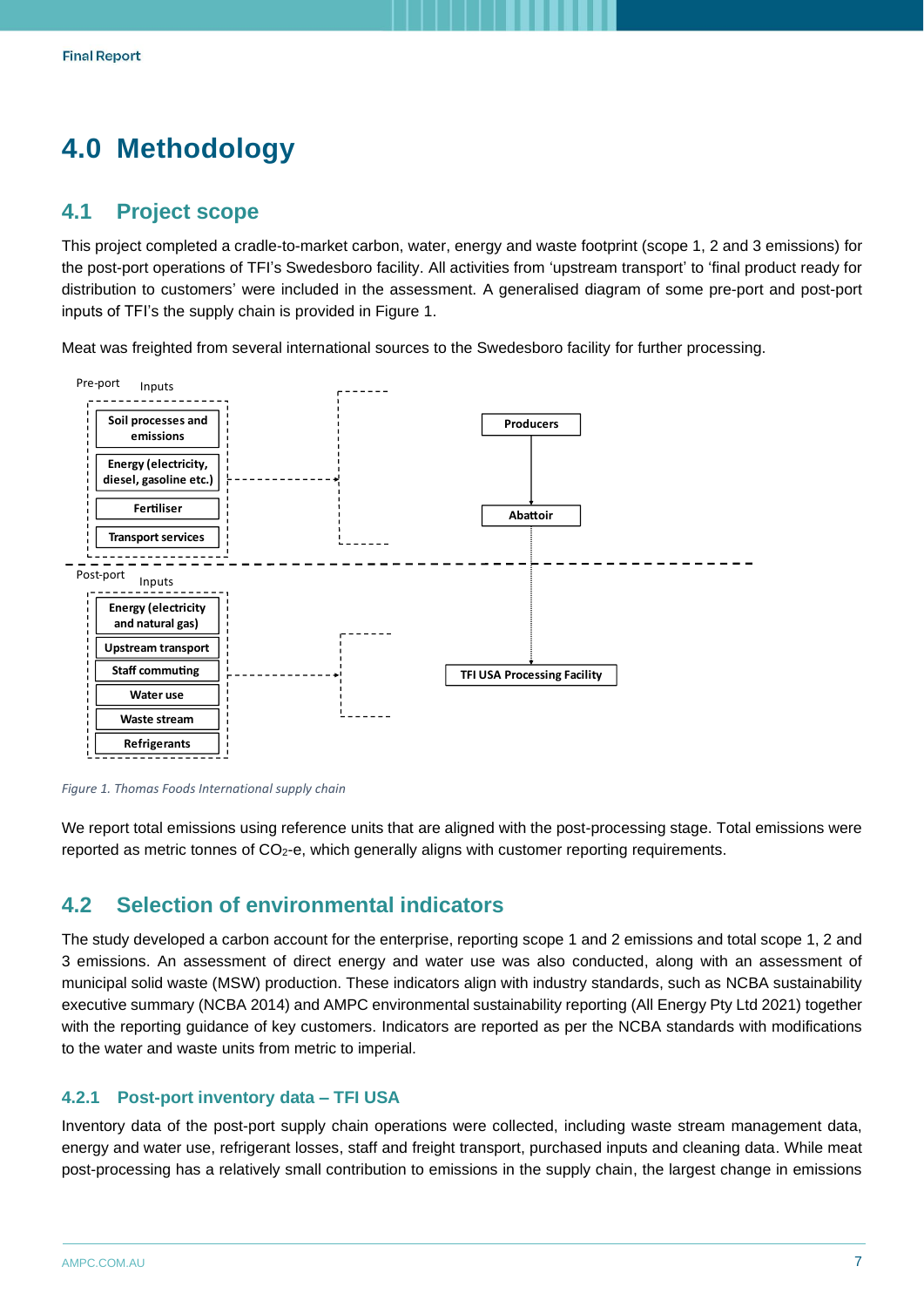can be attributed to the complex changes in the processing chain from live animal to finished product. The general approach to modelling the flow of products, was described in Wiedemann and Yan (2014) and the methods used to handle co-production are described in the following section.

#### **4.2.2 Handling co-production**

During meat processing, several products were co-produced, including edible meat, tallow and rendering. No impacts were allocated to product sent to rendering and tallow.

### <span id="page-7-0"></span>**4.3 GHG calculation methods**

Climate change impacts were modelled as the amount of greenhouse gas emissions (GHG) throughout the supply chain using the business accounting framework (scope 1, 2, 3 emissions, see below).

The impacts were then converted to carbon dioxide equivalent units  $(CO<sub>2</sub>-e)$  for 100-year global warming potentials (GWP100) using AR4 values of 298 for N2O and 25 for methane (Solomon et al. 2007) which aligned with U.S. EPA reporting (U.S. EPA 2021b).

Emissions were disaggregated into scope 1, scope 2 and scope 3 sources [\(Figure 2\)](#page-8-1) according to the GHG Protocol (Ranganathan et al. 2004). These emission sources are described as follows:

- ◆ Scope 1: "Direct GHG emissions occur from sources that are owned or controlled by the company."
- ◆ Scope 2: "Accounts for GHG emissions from the generation of purchased electricity consumed by the company."
- ◆ Scope 3: "Are a consequence of the activities of the company but occur from sources not owned or controlled by the company. Some examples of scope 3 activities are extraction and production of purchased materials; transportation of purchased fuels; and use of sold products and services." These can be further broken down into two sources:
	- $\circ$  Upstream emissions: These are sourced from pre-facility sources such as the production of purchased meat products for processing, transportation of meat for processing, manufacture of chemicals and the burning of fossil fuels, including the extraction, production and transport of fuel and electricity.
	- o Downstream emissions: These are post-facility emissions associated with the transportation and distribution of products to customers. Downstream scope 3 emissions were beyond the scope of this report.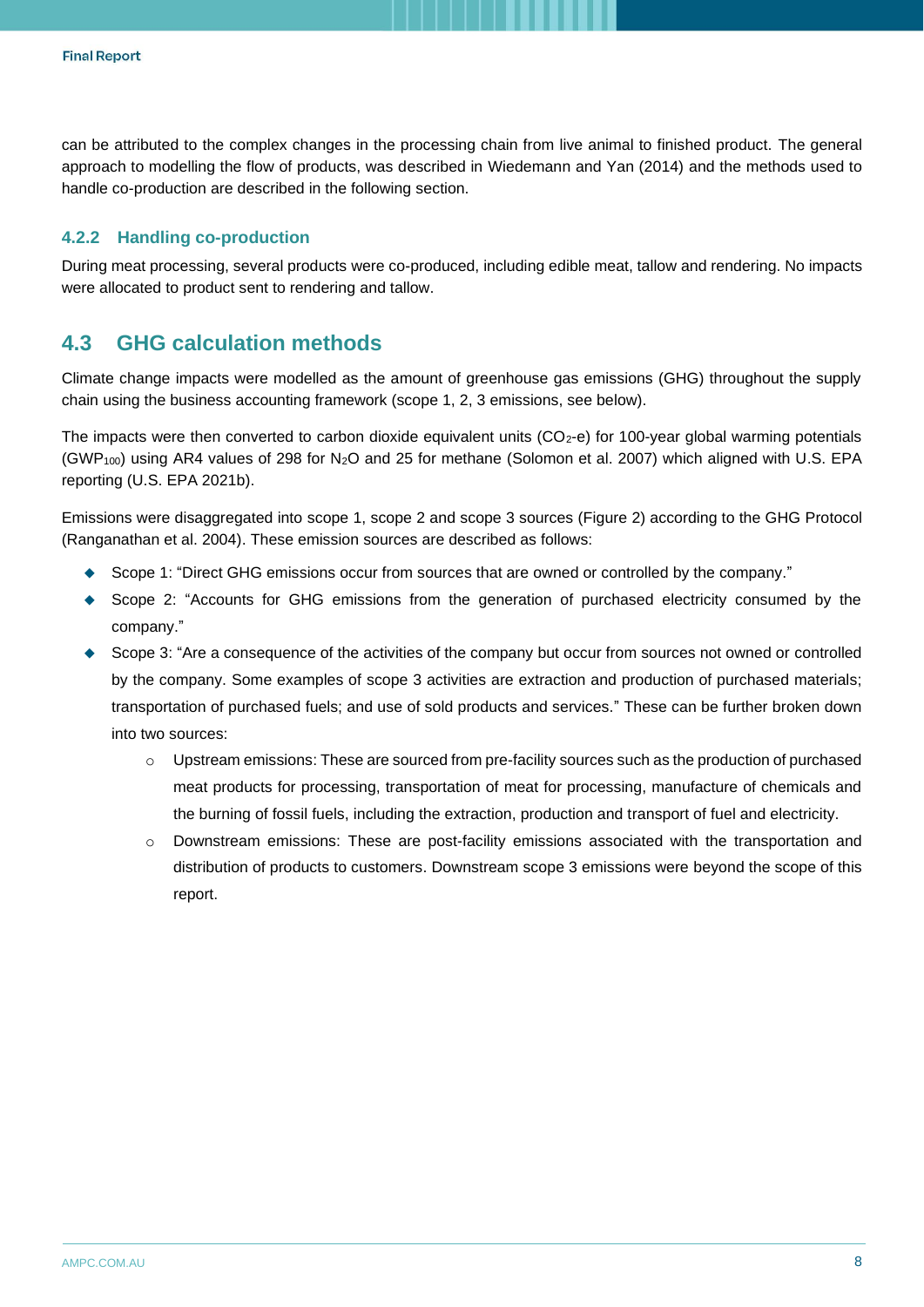

<span id="page-8-1"></span>*Figure 2. Scope 1, 2 and 3 emissions sources* (Ranganathan et al. 2004)

Scope 1 emissions for natural gas and scope 3 emissions for recycled cardboard, recycled plastic, mixed municipal solid waste, staff commuting and refrigerants R-404A and R-410A were calculated from methods in the GHG Emission Factors Hub (U.S. EPA 2021b). The scope 1 emission factor for refrigerant R-505 was determined by summing the proportion of the individual components, R-12 syn. CFC-12 (Dichlorodifluoromethane) at 78% and R-31 syn. HCFC-31 (Chlorofluoromethane) at 22%. R-12 has a 100-year global warming potential (GWP100) value of 10,900 (AR4) (GHG Protocol 2015), while R-31 has a GWP<sub>100</sub> value of 83 (Charmet et al. 2013), with an overall GWP<sub>100</sub> value of 8,520.

Grid electricity emissions were calculated from eGRID Summary Tables 2019 (U.S. EPA 2021a), where scope 2 was calculated using the New Jersey specific factor and grid gross loss percentage was taken from RFC East to calculate scope 3. SimaPro 9.1 (Pré-Consultants 2020) was used to source scope 3 emission factors for tap water, refrigerated road freight, continental road freight (> 32MT euro5 truck), polyethylene (PE) film, polyamide (PA) film (Nylon 6), polyvinyl fluoride (PVF) EPC film, the thermoforming process and the plastics for thermoforming, polyvinylchloride (PVC), PE and ethylene vinyl acetate (EVC) used rest-of-world criteria from the ecoinvent v3 LCA database (Wernet et al. 2016) while wastewater treatment, 100% recycled single-wall corrugated box, polypropylene (PP) granules, natural gas, solar electricity and transoceanic shipping factors were sourced from the US-EI 2.2 LCI database (EarthShift 2013). Polypropylene film emission factor was sourced from Industry Data 2.0 (Industry Data 2.0 2000). Emission from Makrofol® EPC films (PC-PVF) was calculated from 50% PVF and 50% PC.

Attributional life cycle assessment (aLCA) datasets were used to determine scope 3 emissions, consistent with international standards (ISO 2006).

### <span id="page-8-0"></span>**4.4 Energy, water and waste assessment methods**

The study determined direct energy. The energy assessment was based on an inventory of all energy sources used in the processing facility and determining energy content (in megajoules – MJ). Energy demand was reported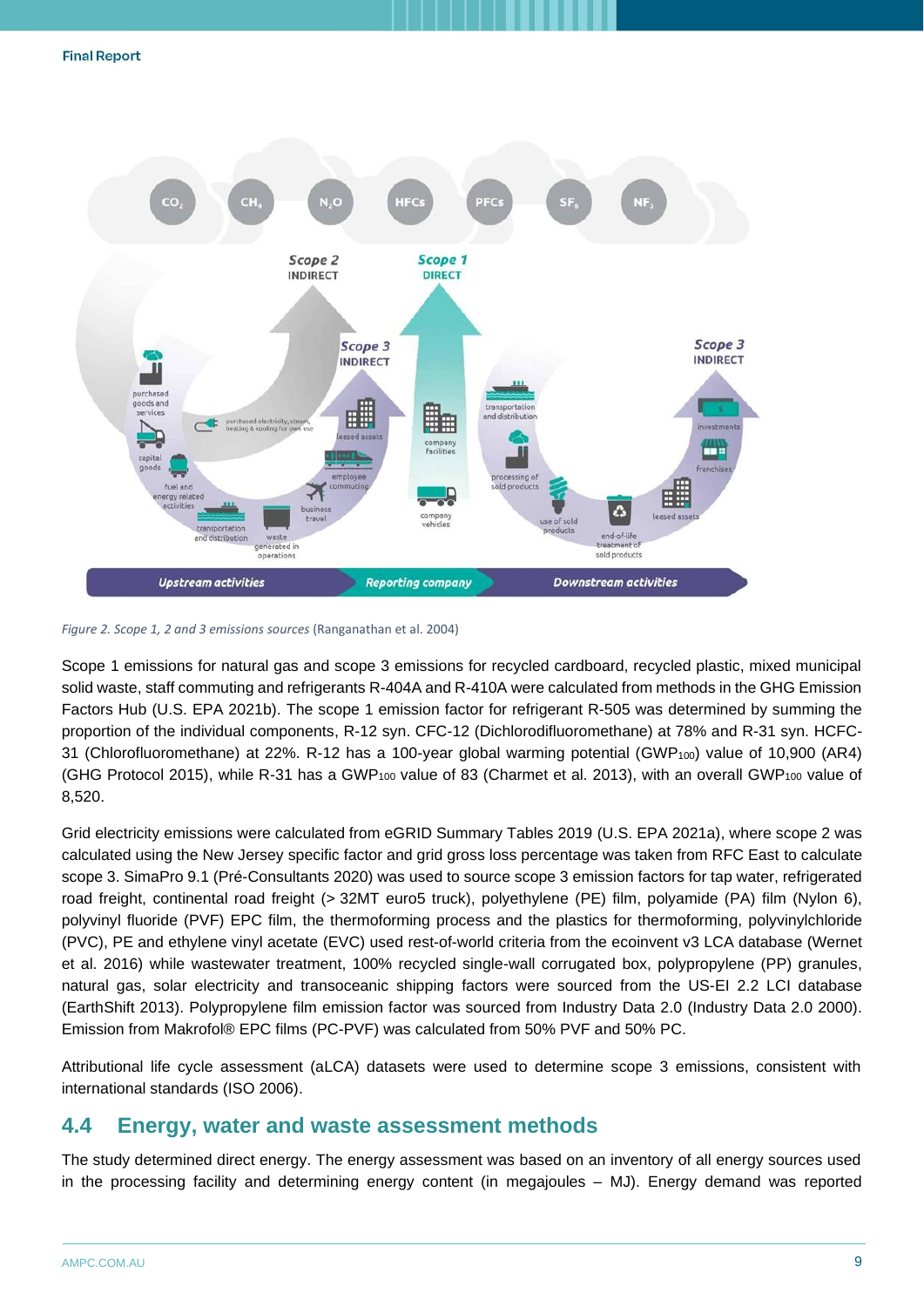separately for fossil and renewable sources. The proportion of electricity generated from fossil (59%) and renewable (41%) sources for New Jersey's grid electricity was determined using the State Resource Mix (U.S. EPA 2021a).

The water assessment was based on water meter readings at the facility and included water use for cleaning and general purposes. Annual consumption of water supplied by American Water was available for FY21. This assessment represented direct water use by the processing facility. So-called "indirect" water use (analogous to scope 3 GHG emissions), associated with the production of feed commodities, purchased cattle and abattoir processing, was excluded from the assessment, as the enterprise has little insight into the amount of water used through the supply chain and little capacity to influence this water use.

The waste assessment was based on the total weight of mixed MSW for FY21. The weight of recycled cardboard and plastic was not included in the assessment of waste due to the diversion of these items away from landfill.

# <span id="page-9-0"></span>**4.7 Product flows and inventory data**

TFI sources meat products from several countries for processing and/or distribution from the Swedesboro facility Data from the facility operations were collected for fossil fuel use and estimated recharge mass for refrigerants to calculate scope 1 emissions and grid electricity use to calculate scope 2 emissions [\(Table 1\)](#page-9-1).

<span id="page-9-1"></span>*Table 1. Inventory data for energy and refrigerants for FY21*

| <b>Activity data</b>              | <b>FY21</b> |
|-----------------------------------|-------------|
| <b>Electricity</b>                |             |
| Grid electricity (kWh)            | 7,623,680   |
| <b>Fossil Fuel</b>                |             |
| Natural gas $(m^3)$               | 110,824     |
| Refrigerants (assumed 8% leakage) |             |
| R-404a (kg)                       | 185         |
| R-505 (kg)                        | 109         |
| R-410A (kg)                       | 8           |

Quantities of purchased inputs from chemicals, packaging and potable water are shown in [Table 2.](#page-10-0)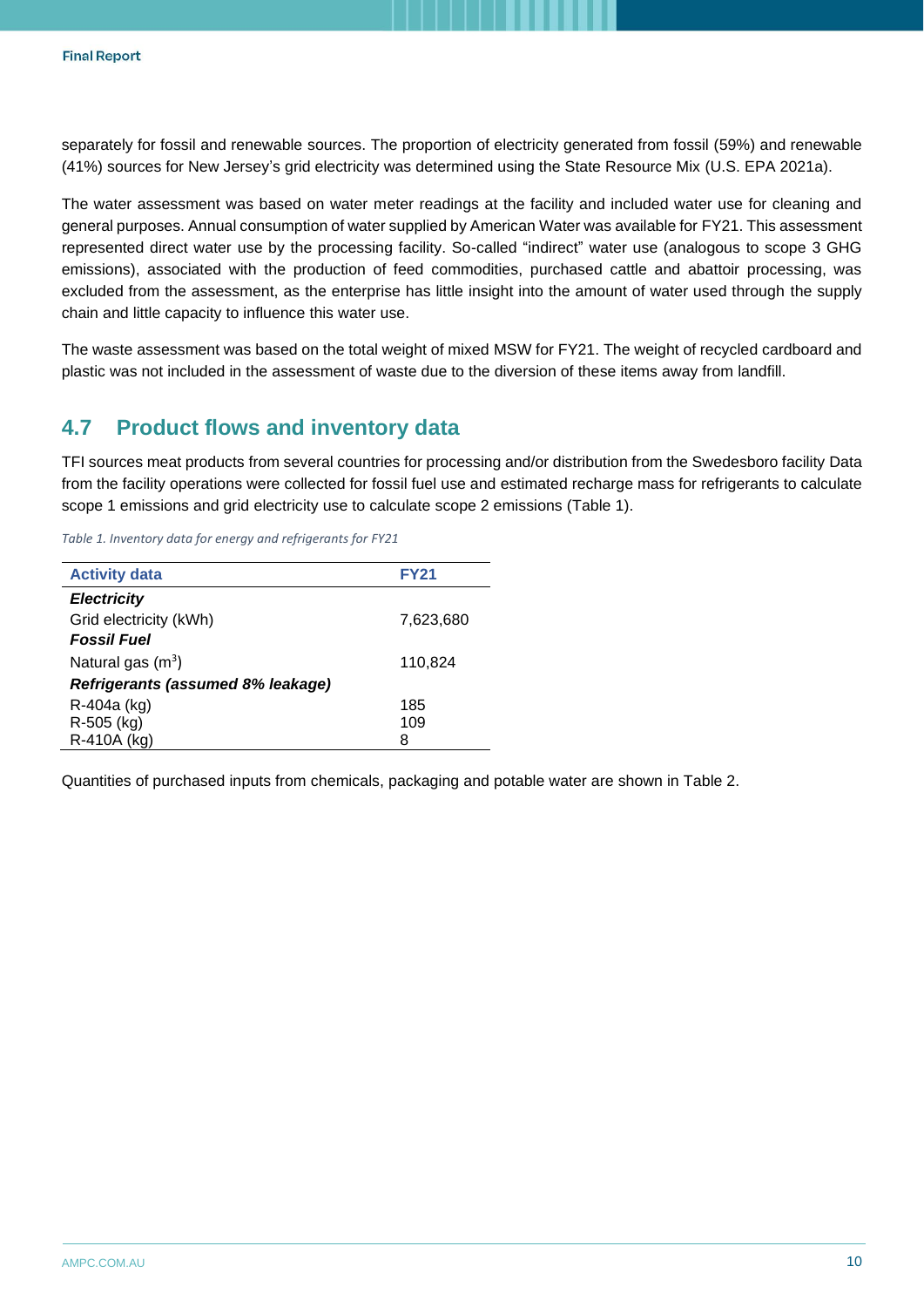<span id="page-10-0"></span>*Table 2. Purchased scope 3 inputs (excl. meat) for FY21*

| <b>Input</b>                                                                | <b>FY 21</b> |
|-----------------------------------------------------------------------------|--------------|
| City water supply                                                           |              |
| Water consumption (gallons)                                                 | 6,357,497    |
| <b>Cardboard Boxes</b>                                                      |              |
| Cardboard box 100% recycled (85% PCR: 15% PIR) (thousand square feet [MSF]) | 27,522       |
| <b>Chemicals</b>                                                            |              |
| ND 200 (gallons)                                                            | 7,920        |
| Persan A (gallons)                                                          | 1,320        |
| Hydrogen Peroxide (gallons)                                                 | 600          |
| Bleach A-1 (gallons)                                                        | 432          |
| Dawn Detergent (gallons)                                                    | 288          |
| Pine-Sol Surface (gallons)                                                  | 243          |
| Alpet E3 Hand Sanitiser (gallons)                                           | 114          |
| Granite & Stone cleaner (gallons)                                           | 27           |
| Stainless Steel Cleaner (gallons)                                           | 18           |
| <b>Plastic Forming Roll Film</b>                                            |              |
| Polyethylene (PE) (lb)                                                      | 178,491      |
| Polyamide (PA) (lb)                                                         | 144,722      |
| Makrofol <sup>®</sup> EPC films (PC-PVF) (lb)                               | 67,537       |
| Ethylene vinyl alcohol (EVOH) (lb)                                          | 57,889       |
| Polypropylene (PP) (lb)                                                     | 33,768       |
| <b>Plastic Non-forming Roll Film</b>                                        |              |
| Polyethylene (PE) (lb)                                                      | 155,099      |
| Polyamide (PA) (lb)                                                         | 76,278       |
| Ethylene vinyl alcohol (EVOH) (lb)                                          | 22,883       |
| <b>Plastics Trays</b>                                                       |              |
| Polypropylene (PP) (lb)                                                     | 421,254      |
| <b>Polyethylene (PE) Products</b>                                           |              |
| Lidding Film (lb)                                                           | 22,272       |
| Bags (lb)                                                                   | 1,656        |
| Pouches (lb)                                                                | 7,962        |
| <b>TOTAL chemicals (gallons)</b>                                            | 10,962       |
| <b>TOTAL plastic trays (lb)</b>                                             | 421,254      |
| <b>TOTAL plastic film &amp; bags (lb)</b>                                   | 768,557      |

The waste stream consisted of mixed municipal solid waste (MSW), recyclables (aggregated cardboard and plastic), grease and inedible material to rendering [\(Table 3\)](#page-10-1).

<span id="page-10-1"></span>*Table 3. Waste sources and proportion of waste sent to landfill for FY21*

| <b>Waste source</b>                       | <b>FY21</b> |
|-------------------------------------------|-------------|
| Recycled Cardboard and Plastic (tons)     | 1,131       |
| Mixed MSW to land fill (tons)             | 953         |
| Grease (tons)                             | 470         |
| <b>Rendering</b>                          |             |
| Bones (tons)                              | 255         |
| Fat (tons)                                | 192         |
| Meat & Trimmings (tons)                   | 665         |
| <b>TOTAL Rendering (tons)</b>             | 1,112       |
| <b>TOTAL Waste (tons)</b>                 | 3,666       |
| <b>Proportion diverted from land fill</b> | 74.0%       |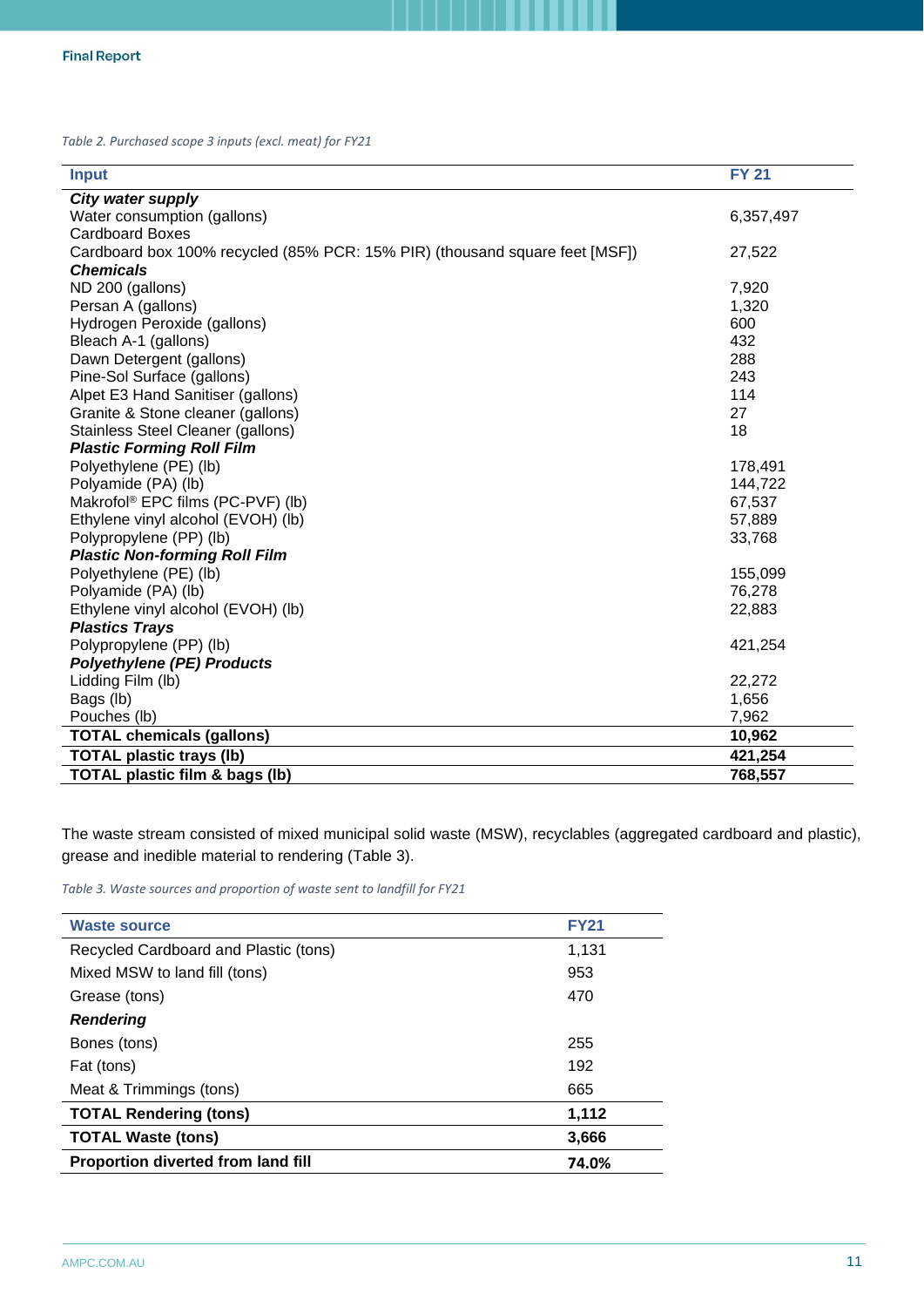Staff commuting emissions were calculated based on the sum of staff attending the facility over three shifts per day. Staff were estimated to travel an average of 30 km (18.6 mi.) one way. The distances port to port for transoceanic shipping were assessed using transoceanic shipping routes (Searates 2021), while refrigerated road freight from port of Philadelphia to TFI was estimated at 40 km (25 mi.) one way and continental road freight was assumed to be 1,500 km (932 mi.) for domestic freight.

# <span id="page-11-0"></span>**4.8 Data Limitations**

In lieu of dedicated studies of the producers supplying meat to TFI USA, emission intensities for meat were taken from published literature and used as a proxy for scope 3 emissions for meat at the abattoir gate. Data for refrigerants were not available and were estimated at 8% of the full charge capacity. Data could not be separated for the processing floor and warehouse and were therefore grouped. Data could not be separated for recycled corrugate and HDPE/PET and were assumed to be 99% and 1% of the total weight, respectively. Emission factors for EVOH raw plastic and plastic film were not available in the available databases, hence emissions were calculated as the average of PVC, PE and EVC factors and PE film as a substitute, respectively. Emission factors for BoPET/PVDC plastic film and PU adhesive were not available in the available databases, hence PE film was used a substitute. Total annual chemical use was unavailable; hence usage was calculated from invoices and upscaled for FY21. Specific emission factors for some chemical ingredients were not present in SimaPro, hence a closely related ingredient was used as a substitute. Data from rendering was aggregated by meat type, hence mass loss was calculated for the total of processed meats and the calculated proportion was then applied to each processed meat type. This may result in losses being overestimated for some meats and underestimated for others.

## <span id="page-11-1"></span>**4.9 Emission reduction assessment**

A screening analysis was conducted to investigate possible options for emission reduction. This included assessment of the major scope 1 and 2 emissions sources with the goal of reducing emissions reported to TFI customers. Review of the SMART goals was completed with guidance from the EPA Food Recovery Hierarchy triangle (U.S. EPA 2021e) [\(Figure 3\)](#page-11-2) and the EPA Waste Management Hierarchy (U.S. EPA 2021f) [\(Figure 4\)](#page-11-3) ensuring the highest desirable outcome and lowest emissions were achieved.



<span id="page-11-2"></span>

<span id="page-11-3"></span>*Figure 3. Food recovery hierarchy triangle* (U.S. EPA 2021e) *Figure 4. Waste management hierarchy triangle* (U.S. EPA 2021f)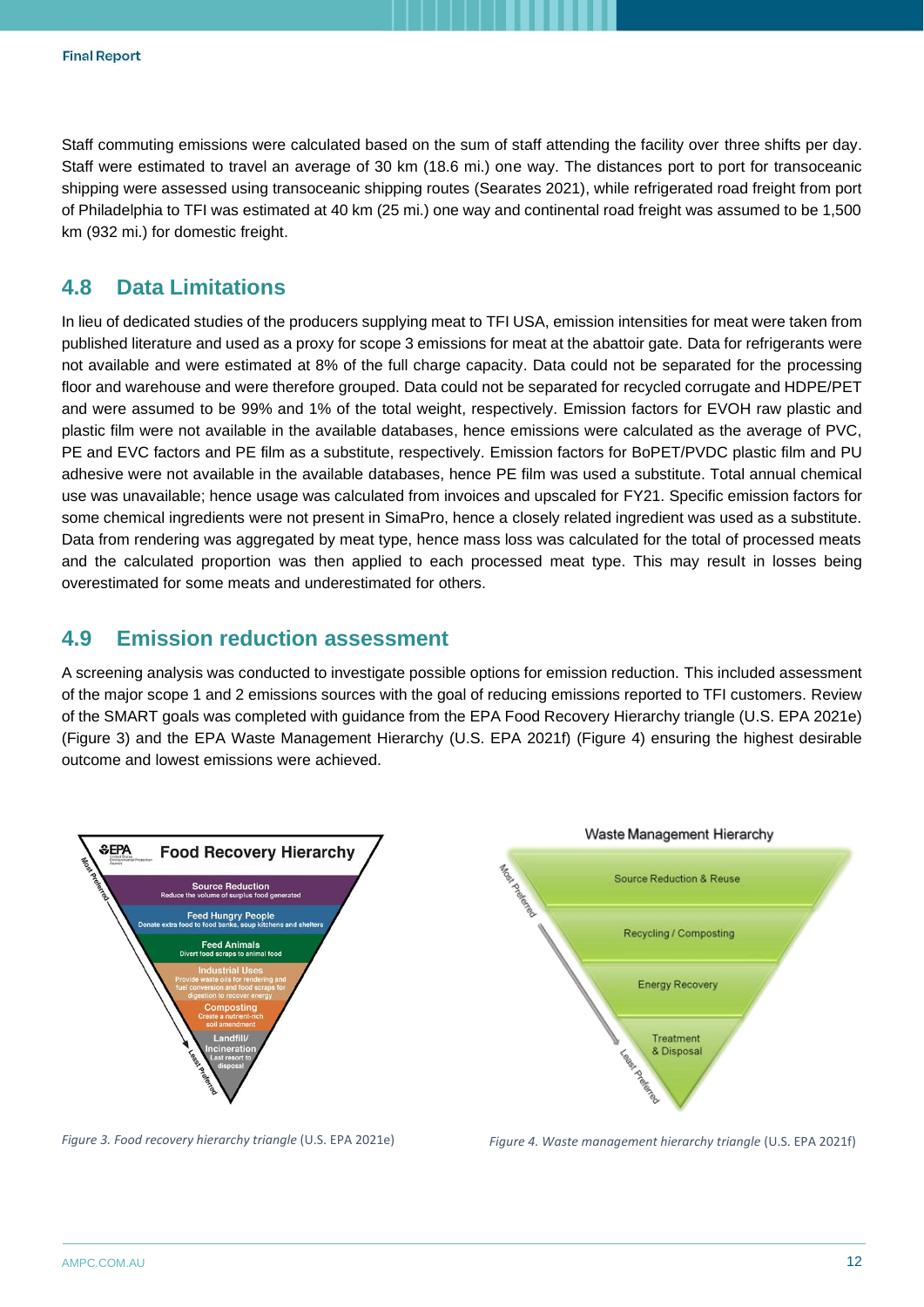# <span id="page-12-0"></span>**5.0 Project Outcomes**

## <span id="page-12-1"></span>**5.1 Carbon account and emission contribution**

Total emissions (scope 1, 2 and 3) for the whole enterprise were dominated by meat inputs, then oceanic transport.

The annual GHG business emissions (scope 1 and 2) were 3,769 metric tonnes of  $CO<sub>2</sub>$ -e, while the operation carbon footprint (scope 1, 2 and 3), was 1,401,273 metric tonnes of  $CO<sub>2</sub>$ -e. Scope 3 emissions were dominated by purchased meat and to a lesser extent, transport.

Of the scope 1 and 2 GHG inventory, the majority of impacts were from grid electricity, which accounted for 50% of GHG emissions. Other major contributors to GHG emissions were estimated leakage of refrigerants R-505 and R-404A, at 24.6% and 19.3%, respectively.

A hot spot analysis of scope 1 and 2 emission sources has been reported here, [\(Table 4\)](#page-12-2) to illustrate the processing facility operations emissions and to provide benchmarks for company performance for reporting purposes. Grid electricity use was the largest emission source, contributing 50% of scope 1 and 2 facility emissions.

<span id="page-12-2"></span>*Table 4. Hotspot analysis of scope one and scope two emissions for TFI post-processing facility for FY21. High is indicated by (red), medium (orange) and low (green)*

| Year               | <b>FY21</b>     |  |  |  |
|--------------------|-----------------|--|--|--|
| <b>Class</b>       | <b>Facility</b> |  |  |  |
| Scope 1            |                 |  |  |  |
| <b>Natural Gas</b> | 5.7%            |  |  |  |
| Refrigerant R-404A | 19.3%           |  |  |  |
| Refrigerant R-410A | 0.5%            |  |  |  |
| Refrigerant R-505  | 24.6%           |  |  |  |
| Scope 2            |                 |  |  |  |
| Grid electricity   | 50.0%           |  |  |  |

Future insights will come by tracking data over time and benchmarks will improve with increased specificity in the results and with the growing comparison dataset of facilities.

A hot spot analysis was conducted across scope 1, 2 and 3 emissions in order to reveal the relative contribution of emissions from each source [\(Table 5\)](#page-13-1).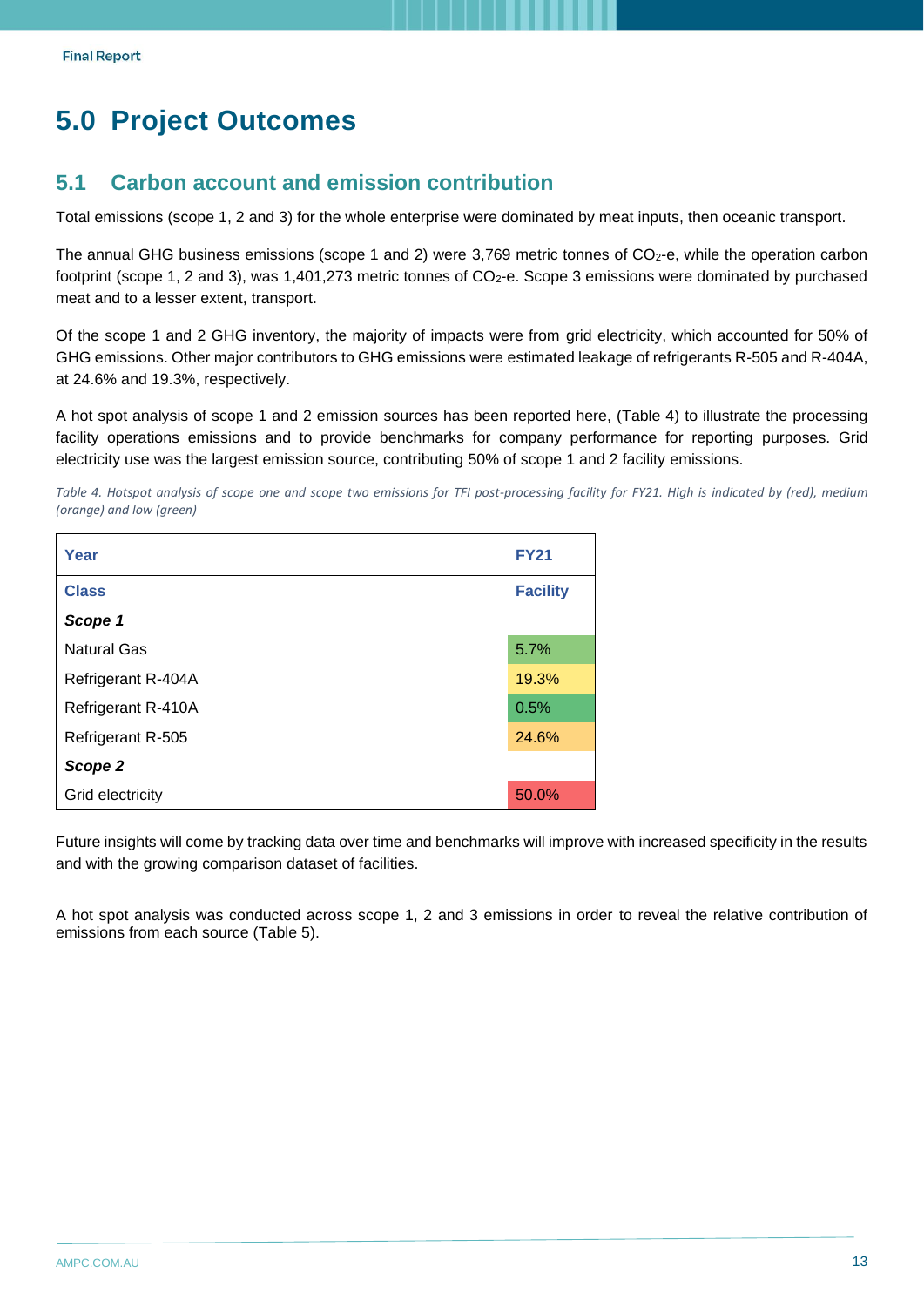<span id="page-13-1"></span>*Table 5. Hotspot analysis of scope 1, scope 2 and scope 3 emissions for TFI post-processing facility for FY21. High is indicated by (red), medium (orange) and low (green). Results are reported inclusive and exclusive of impacts from meat and transport*

| <b>Class</b>                      | <b>Facility</b><br>excl. transport and meat | Facility inc.<br>transport<br>excl. meat | <b>Facility inc. meat</b> |
|-----------------------------------|---------------------------------------------|------------------------------------------|---------------------------|
| Scope 1                           |                                             |                                          |                           |
| <b>Natural Gas</b>                | 2.4%                                        | 0.9%                                     | 0.0%                      |
| Refrigerant R-404A                | 8.1%                                        | 3.0%                                     | 0.1%                      |
| Refrigerant R-410A                | 0.2%                                        | 0.1%                                     | 0.0%                      |
| Refrigerant R-505                 | 10.4%                                       | 3.9%                                     | 0.1%                      |
| Scope 2                           |                                             |                                          |                           |
| Grid electricity                  | 21.1%                                       | 7.8%                                     | 0.1%                      |
| Scope 3                           |                                             |                                          |                           |
| Grid electricity                  | 1.1%                                        | 0.4%                                     | 0.0%                      |
| Solar electricity                 | 2.1%                                        | 0.8%                                     | 0.0%                      |
| <b>Natural Gas</b>                | 0.6%                                        | 0.2%                                     | 0.0%                      |
| Refrigerant R-404A                | unavailable                                 | unavailable                              | unavailable               |
| Refrigerant R-410A                | unavailable                                 | unavailable                              | unavailable               |
| Refrigerant R-505                 | unavailable                                 | unavailable                              | unavailable               |
| Continental road freight<br>excl. |                                             | 4.2%                                     | 0.1%                      |
| Road freight port-TFI             | excl.                                       | 6.4%                                     | 0.1%                      |
| Staff commuting                   | excl.                                       | 8.2%                                     | 0.1%                      |
| Transoceanic shipping             | excl.                                       | 43.9%                                    | 0.8%                      |
| Cardboard boxes                   | 17.5%                                       | 6.5%                                     | 0.1%                      |
| Chemicals                         | 0.1%                                        | 0.0%                                     | 0.0%                      |
| Plastic film and bags             | 22.6%                                       | 8.4%                                     | 0.1%                      |
| Plastic trays                     | 6.8%                                        | 2.5%                                     | 0.0%                      |
| Recycled carboard                 | 1.4%                                        | 0.5%                                     | 0.0%                      |
| Recycled plastic                  | 0.0%                                        | 0.0%                                     | 0.0%                      |
| Waste to landfill                 | 5.5%                                        | 2.1%                                     | 0.0%                      |
| 0.1%<br>Wastewater                |                                             | 0.1%                                     | 0.0%                      |
| Water supply                      | 0.1%                                        | 0.0%                                     | 0.0%                      |
| <b>TOTAL meat</b>                 | excl.                                       | excl.                                    | 98.3%                     |

### <span id="page-13-0"></span>**5.3 Energy, Water and Waste**

Energy consumption in MJ and kWh for the facility are shown in [Table 6](#page-13-2) and [Table 7,](#page-14-1) respectively, while water consumption is shown in [Table 8](#page-14-2) and MSW waste production is shown in [Table 9.](#page-14-3)

Grid electricity for New Jersey was comprised of 59% fossil and 41% renewable sources (U.S. EPA 2021a). Total electrical energy demand was predominantly contributed from grid electricity (78%), while solar electricity contributed 22%.

<span id="page-13-2"></span>*Table 6. Direct cumulative energy demand from fossil and renewable sources for operations for FY21*

| <b>Direct Cumulative Energy Demand</b> | <b>FY21</b> |
|----------------------------------------|-------------|
| <b>Units</b>                           | <b>MJ</b>   |
| <b>Fossil sources</b>                  |             |
| Grid electricity                       | 16,192,696  |
| Natural gas                            | 4,244,571   |
| Renewable sources                      |             |
| Grid electricity                       | 11,252,552  |
| Solar electricity                      | 7,934,182   |
| Total fossil energy                    | 20,437,267  |
| Total renewable energy                 | 19,186,733  |
| <b>Total energy demand</b>             | 39,624,001  |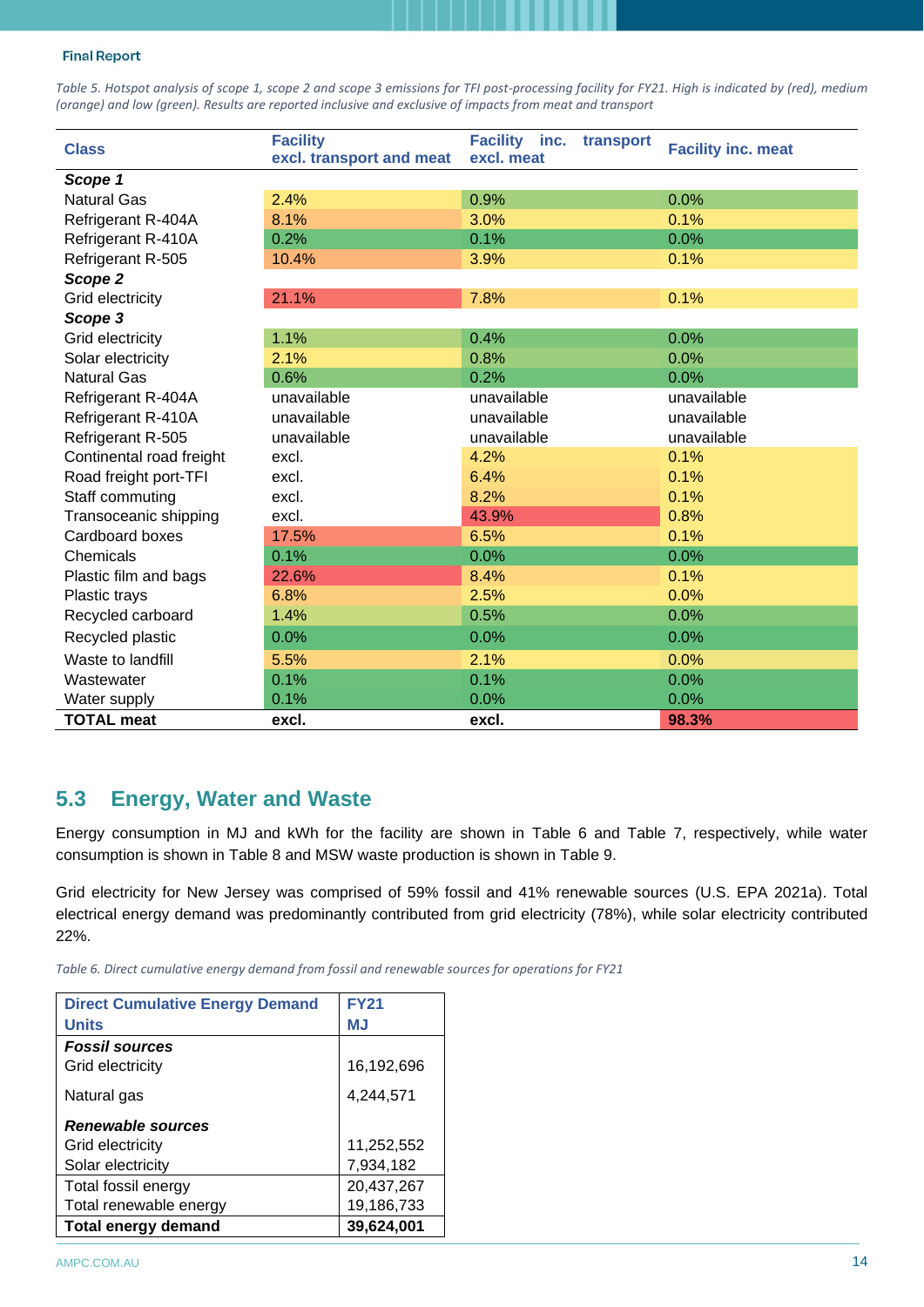<span id="page-14-1"></span>*Table 7 Total electrical energy demand for operations for FY21*

| <b>Electrical Energy Demand</b><br><b>Units</b> | <b>FY21</b><br>kWh |
|-------------------------------------------------|--------------------|
| Grid electricity                                | 7,623,680          |
| Solar electricity                               | 2,203,939          |
| <b>Total demand</b>                             | 9,827,619          |

<span id="page-14-2"></span>*Table 8. Total tap water consumption for FY21*

| <b>Water Consumption</b> | <b>FY21</b> |
|--------------------------|-------------|
| Units                    | gal         |
| <b>City water supply</b> | 6,357,497   |

<span id="page-14-3"></span>*Table 9. Solid waste production for FY21*

| Solid waste      | <b>FY21</b> |
|------------------|-------------|
| <b>Units</b>     | lb          |
| <b>Mixed MSW</b> | 1,905,080   |

# <span id="page-14-0"></span>**5.5 Review of current SMART goals**

#### **5.5.1 Increasing energy productivity by 10% in relation to sales by 2025 (strategies to be further developed under Stage 2)**

Energy productivity gains can also be made through production system efficiency such as reducing storage duration in the warehouse. Separate accounting for energy by product line will allow for a reduction in GHG attributed to some line items sold by TFI USA.

#### **5.5.2 Implementing 25% renewable energy (or 2,700,000 kWh) through solar PV by 2025 (other renewable energy such as biogas generation will be assessed)**

The solar PV installation generated 22.4% of electricity used by the facility or 81.6% of the 2,700,000 kWh goal in FY21. A relatively small additional installation will increase the production of solar electricity while simultaneously decreasing demand on grid electricity, enabling TFI to meet the target of 25%. There is potential to expand the solar infrastructure over the North-East carpark and South-West truck bays, highlighted in blue in [Figure 5,](#page-15-1) though this may also be limited by planning approval requirements, which would need to be assessed prior to undertaking more detailed feasibility assessment.

The capability of the large water feature to the west of the facility to hold floating solar PV could also be evaluated. The water surface area is greater than 11 acres and could produce more solar power than is being produced on the rest of the property. The water feature area is highlighted by the yellow polygon outline in [Figure 5.](#page-15-1) Cost-effectiveness of solar is recognised as a limitation to further development at present.

A simple assessment of biogas suggests wastewater volume and quality would not support a commercial scale installation at the site. This option is more suited to primary processing.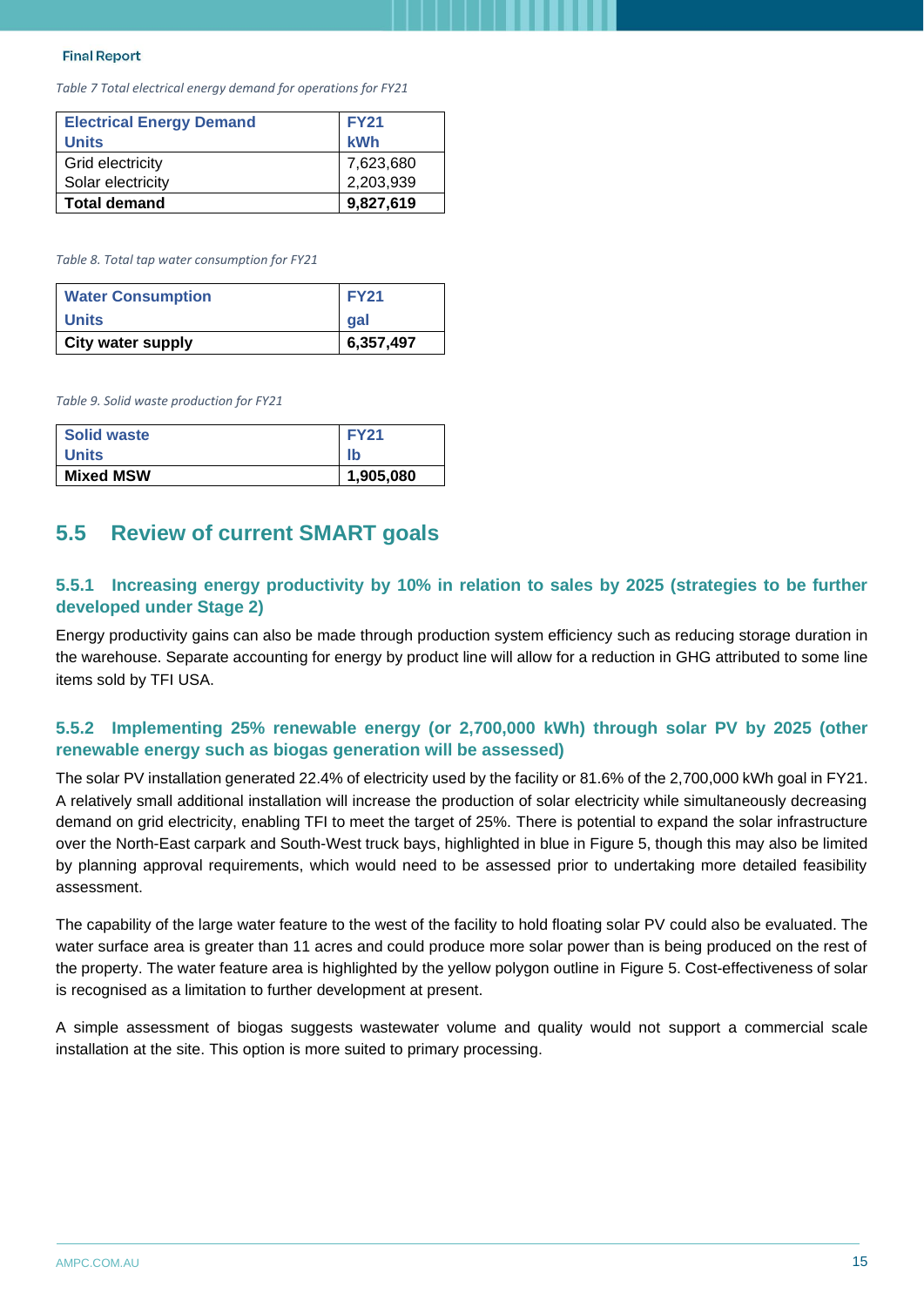

<span id="page-15-1"></span>*Figure 5. Aerial image of TFI New Jersey facility. Blue rectangles depict potential areas for roof mounted solar PV. Yellow polygon outline indicates potential water feature area for floating solar PV. Image from Google Earth* (Google LLC 2021)

#### **5.5.3 Reducing 25% of waste to landfill by 2025**

Waste flow baselines were determined in 2021 by compiling invoices for disposal of mixed MSW, recycling, grease and rendering. Presently, 74% of waste is diverted away from landfill. To reach the goal of a 25% reduction of waste to landfill, an assessment should be made as to which materials can be diverted to uses that are higher on the waste hierarchy [\(Figure 4\)](#page-11-3). For example, the combustion of MSW with energy recapture.

## <span id="page-15-0"></span>**5.6 Review of other TFI goals**

#### **5.6.1 Measuring rendering in 2021 and identifying opportunities to decrease rendering (assisted by the data collection and analysis required within the baseline report)**

Consideration could be given to interventions, e.g., machine guards to minimise spillage of the product during processing. With respect to changing from rendering to composting, the waste hierarchy for food (see [Figure 3\)](#page-11-2) shows that either directing material to animal feed, or processing food products and then feeding to animals (i.e., rendering) is more desirable compared to composting.

#### **5.6.2 Researching the availability of local composting (this project will provide a desktop assessment of the GHG emissions associated with composting rendering material)**

As noted in the previous section, composting is lower on the Food Recovery Hierarchy triangle than rendering. For this reason, it is not recommended to divert material from rendering to composting. In environmental accounting, no impacts arise from rendering, but composting meat generates scope 3 emissions and is calculated at 0.15 metric tonnes CO2 e/short Ton of material (U.S. EPA 2021b). A recent study estimated emissions generated from rendering to be 0.2 kg  $CO<sub>2</sub>$ -e/kg of meat compared to composting which was between  $2.5 - 4$  kg  $CO<sub>2</sub>$ -e/kg of meat (Gooding & Meeker 2016).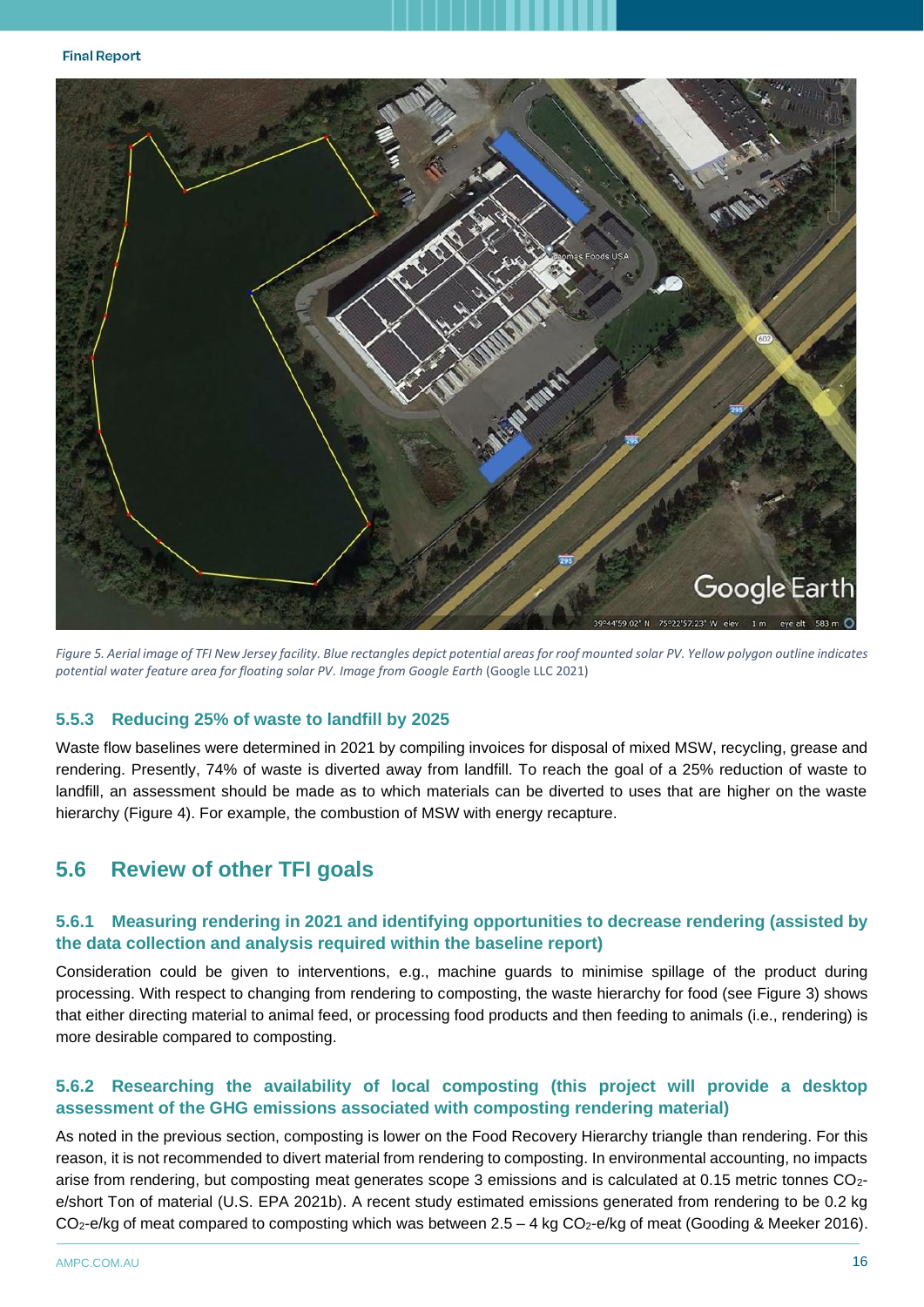#### **5.6.3 Continual review and testing of emerging sustainable innovations in food-grade packaging (implications for GHG emission will be assessed briefly)**

There are options for sustainable packaging including biodegradable packaging and packaging made from recycled materials. Generally, these products reduce emissions through reduction of end-of-life treatment, in the case of biodegradable packaging or reduction in the input of virgin material for production, in the case of recycled materials. An assessment of the implications of these packaging options is outlined in section 5.7.7.

#### **5.6.4 Support the MLA goal of carbon neutral beef production by 2030 (no requirement to report as part of post-port operations)**

The Australian red meat industry has established an ambitious goal to achieve carbon neutrality by 2030. This could be supported by initiating benchmarking and emission reduction activities in the TFI supply chain. This will be investigated further in the next stage of the project.

#### **5.6.5 Assess impacts of grazing acreage and the potential impacts of carbon sequestration**

Sequestration of soil and vegetation carbon in grasslands may have the potential to store significant amounts of carbon when favourable conditions are present. However, soil carbon is known to be highly variable at both temporal and spatial levels, meaning that accurately measuring a change in carbon stocks is challenging. This area represents a major potential opportunity for the supply chain to reduce reported impacts for red meat, and it will be investigated further in the next stage of the project.

## <span id="page-16-0"></span>**5.7 Reducing environmental impacts**

A screening assessment of potential options to reduce emissions was conducted. A total of three options focused on the SMART Goals outlined in section 5.5, three options from other TFI goals outlined in section 5.6 and a further two options: i) to disaggregate energy allotted to warehouse and processing, and ii) switching to refrigerants with lower GWP<sup>100</sup> values.

#### **5.7.1 Screening – Mitigation scenarios**

Scenarios were investigated to determine potential emission intensity reduction from changes in facility operations. These scenarios are summarised in [Table 10.](#page-17-0)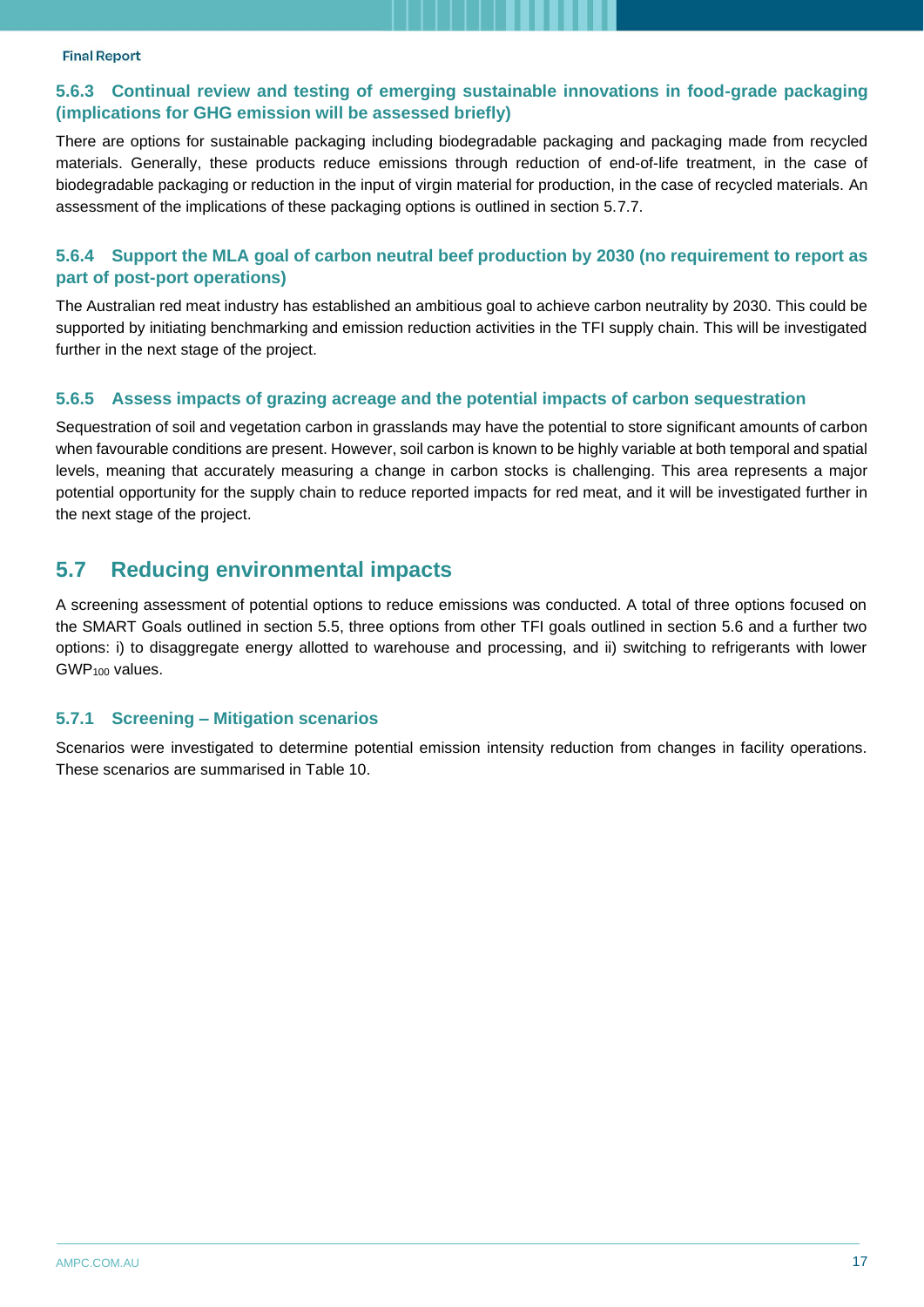<span id="page-17-0"></span>

| Table 10. Mitigation scenarios to reduce facility emissions |  |  |  |
|-------------------------------------------------------------|--|--|--|
|-------------------------------------------------------------|--|--|--|

| <b>Parameters</b>        | S <sub>1</sub>                     | <b>S2</b>                        | <b>S3</b>                         | <b>S4</b>                               | <b>S5</b>                              | S <sub>6</sub>                                        | <b>S7</b>                                                | <b>S8</b>                                 |
|--------------------------|------------------------------------|----------------------------------|-----------------------------------|-----------------------------------------|----------------------------------------|-------------------------------------------------------|----------------------------------------------------------|-------------------------------------------|
| Operations<br>change     | Increase<br>energy<br>productivity | Increase<br>energy<br>from solar | Reduce<br>waste<br>to<br>landfill | Measure<br>and<br>decrease<br>rendering | Investigate<br>rendering<br>to compost | Investigate<br>sustainable<br>food grade<br>packaging | Disaggregate<br>warehouse<br>and<br>processing<br>energy | Switch<br>to<br>lower GWP<br>refrigerants |
| Throughput               | 0                                  | $\mathbf 0$                      | 0                                 |                                         | $\mathbf 0$                            | 0                                                     | $\mathbf 0$                                              | $\mathbf 0$                               |
| Scope 1 & 2<br>emissions |                                    |                                  | 0                                 | $\mathbf 0$                             | $\mathbf 0$                            | $\mathbf 0$                                           | <mark>A↑ and ↓</mark>                                    | ↓                                         |
| 3<br>Scope<br>emissions  |                                    | Ψ                                |                                   |                                         |                                        |                                                       | $\overline{0}$                                           | $\mathbf 0$                               |
| Energy<br>usage          |                                    | $\mathbf 0$                      | 0                                 | $\Omega$                                | $\Omega$                               | $\Omega$                                              | $\mathbf 0$                                              | <mark>B↑ or ↓</mark>                      |
| Water<br>usage           | 0                                  | 0                                | 0                                 | $\Omega$                                | $\Omega$                               | $\Omega$                                              | $\mathbf 0$                                              | 0                                         |
| Waste<br>production      | 0                                  | 0                                |                                   | $\mathbf 0$                             | $\mathbf 0$                            | $\mathbf 0$                                           | $\mathbf 0$                                              | 0                                         |

<sup>A</sup> Increase emissions for warehoused products and decrease emissions for processed products

B May either increase or decrease emissions depending on the refrigerants used

#### **5.7.2 Scenario 1 - Increase energy productivity**

In line with the SMART Goal – 'increasing energy productivity by 10% in relation to sales by 2025, the impact of increased energy productivity' was assessed. This scenario would decrease scope 2 and 3 emissions and the energy footprint of the facility.

#### **5.7.3 Scenario 2 - Increase energy from solar**

In line with the SMART Goal – 'implementing 25% renewable energy (or 2,700,000 kWh) through solar PV by 2025 the impact of increasing solar production' was assessed. This scenario would decrease scope 1 and 2 emissions through grid electricity consumption. During FY21, the solar installation on the facility generated 22.4% of the 25% electricity demand goal and 81.6% of the 2,700,000 kWh target. Increasing solar production to 25% would equate to 91% of the 2,700,000 kWh target. The electrical energy intensity would remain unchanged. Assuming current emissions remain the same, if the 25% solar electricity target is achieved, scope 1 and 2 emissions are reduced by 63 t CO<sub>2</sub>-e, a change of 3.3%, while if the 2,700,000 kWh target is achieved, emissions would reduce by 123 t  $CO<sub>2</sub>$ -e, a change of 6.5%.

To meet the target of 25% renewable energy through solar, an additional installation of approximately 0.4 ac (approximately 1,600  $\text{m}^2$ ) would be required. To meet the target of 2,700,000 kWh, an additional installation of approximately  $0.78$  ac (approximately  $3,150$  m<sup>2</sup>) would be required.

In a scenario where solar was added to the north-eastern car park (approximately 0.44 ac), emissions would reduce by approximately 69.3 t  $CO<sub>2</sub>$ -e, a change of approximately 3.7%. In a scenario where solar was added to the south-western truck bays (approximately 0.1 ac), emissions would reduce by approximately 16.3 t CO<sub>2</sub>-e, a change of approximately 0.9%. In a scenario where floating solar was installed on the entire water feature (approximately 11 ac), emissions would reduce by approximately 1,733 t  $CO<sub>2</sub>$ -e, a change of approximately 92%.

In a scenario where solar was added to all three locations (approximately 15 ac), emissions would reduce by approximately  $1,817$  t CO<sub>2</sub>-e, a change of approximately 96.4%.

#### **5.7.4 Scenario 3 - Reduce waste to landfill**

In line with the SMART Goal – 'reducing 25% of waste to landfill by 2025 the impact of reducing waste to landfill' was assessed. The scenario would decrease scope 3 emissions and the waste footprint of the facility. The next highest use on the waste management hierarchy triangle (U.S. EPA 2021f) is energy recovery or combustion. While redirecting waste away from landfill is the SMART goal, it is not considered waste minimisation (U.S. EPA 2021c). In a scenario where 25% of the current mixed municipal waste was redirected to combustion, a reduction in emissions of 22 t CO<sub>2</sub>-e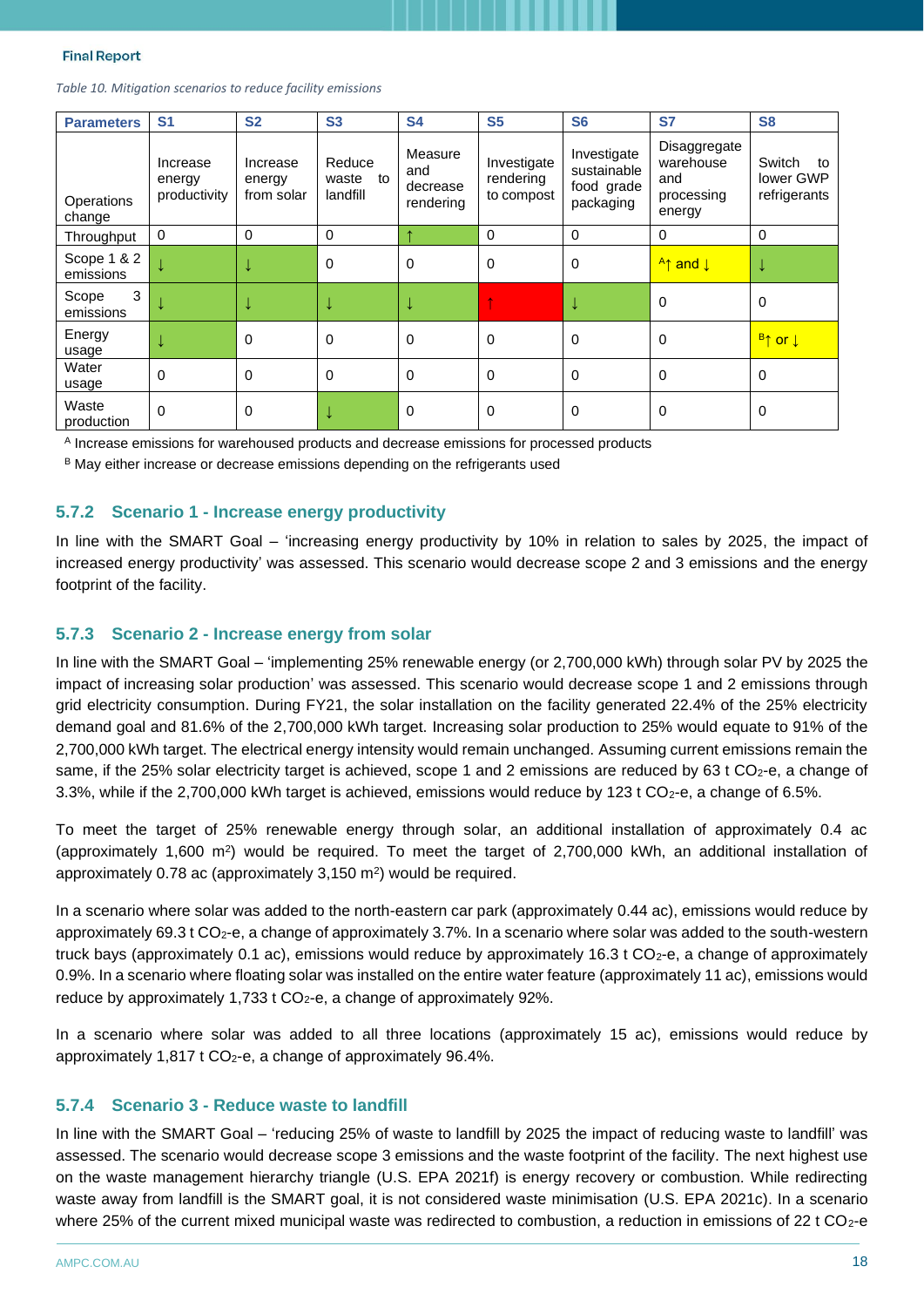would result. In a scenario where 25% of the current mixed municipal waste was redirected to recycling as mixed plastics or metals, a reduction in emissions of  $69 - 72$  t CO<sub>2</sub>-e would result. In a scenario where spilled meat was collected was redirected away from landfill, the reduction of emissions from rendering, combustion and composting would be 124, 112 and 88 t CO<sub>2</sub>-e, respectively.

#### **5.7.5 Scenario 4 - Measure and decrease rendering**

In line with the other TFI goal – 'rendering was measured in 2021 and opportunities to decrease the impact of rendering' were assessed. Reducing rendering would have the effect of increasing facility output and increasing allocation to meat products thereby reducing scope 3 emissions.

#### **5.7.6 Scenario 5 - Investigate rendering to compost**

In line with the other TFI goal – 'researching the availability of local composting, assessment of the GHG emissions associated with composting rendering material' was assessed. Rendering does not have an environmental burden on GHG emissions and is a more desirable outcome compared to composting (U.S. EPA 2021e). IAE does not recommend redirecting meat from rendering to composting.

#### **5.7.7 Scenario 6 - Investigate sustainable food grade packaging**

In line with the other TFI goal – 'continual review and testing of emerging sustainable innovations in food-grade packaging' was assessed. There are options for reducing emissions associated with packaging, including biodegradable packaging and packaging made from recycled materials. Biodegradable packaging does not produce any downstream GHG emissions associated with end-of-life treatment. Compared to mixed plastics which, when landfilled, recycled or combusted produces 0.02, 0.22 and 2.34 t CO<sub>2</sub>-e per short ton of material. A recent study found that the use of recycled polyethylene terephthalate (rPET) compared to polypropylene (PP) saw an 18% reduction of emissions over the entire life cycle of a food tray (Maga, Hiebel & Aryan 2019).

#### **5.7.8 Scenario 7 - Disaggregate warehouse and processing energy, water, waste and inputs**

Through the course of this project, it was identified that separate metering would give the ability to disaggregate the electricity usage for products exclusively warehoused compared to those which are processed and stored in the warehouse for a short period of time. In a scenario where emissions could be more accurately estimated for these different products, the emissions intensity associated with processed products would likely reduce, while the intensity for warehoused products would increase. Disaggregating water, waste and facility inputs would enable accurate attribution of emissions between warehousing and processing. This would more closely reflect reality within the facility.

#### **5.7.9 Scenario 8 - Transition to lower GWP refrigerants**

Through the course of this project a hotspot analysis identified that refrigerants are the major source of scope 1 emissions for the facility. There are many options available that have been approved by the U.S. EPA Significant New Alternatives Policy (SNAP) (U.S. EPA 2021d) and some are listed below.

Current refrigerants used in the facility, R-404A, R-410A and R-505, have GWP<sup>100</sup> values of 3,922, 2,088 and 8,520, respectively. R-410A is already considered a low GWP refrigerant. A recent SNAP rule change, specifically rule 21, mean that R-125 containing refrigerants will no longer be acceptable to use in new cold storage installations from January 1, 2023. R-404A is comprised of 44% R-125. Use of R-12, the main component of R-505, is generally being phased out in the economy.

There are currently low GWP, ultra-low GWP and blends of low/ultra-low GWP refrigerants available.

#### **Low GWP refrigerants**

Potential low GWP replacements include: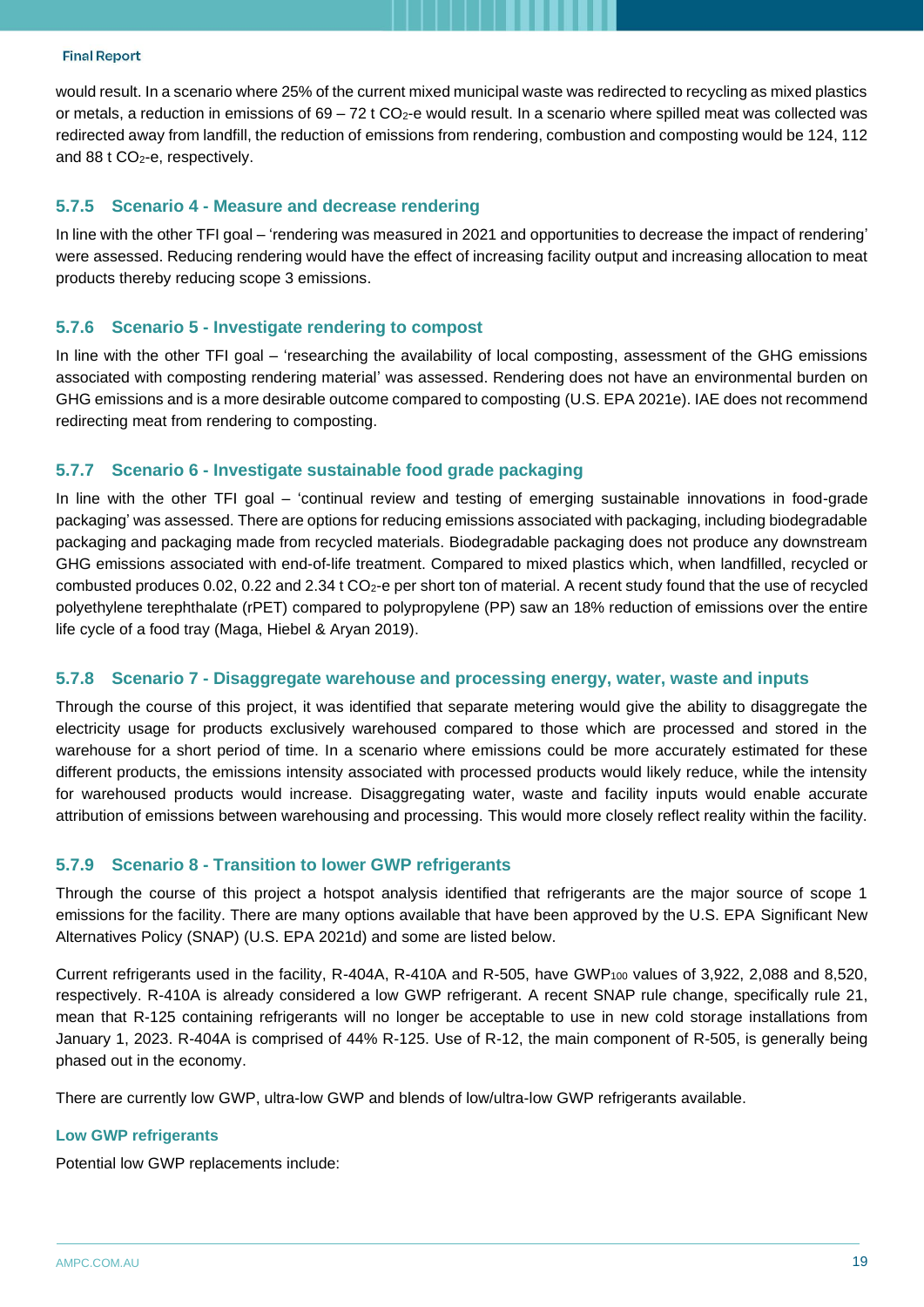- ◆ R-134A GWP<sub>100</sub> 1,430 (Cold storage warehouses, for use as the primary heat transfer fluid in new secondaryloop equipment for not-in-kind replacements of systems and Industrial process refrigeration [new] [HFC–134a] as a substitute for CFC–12 and R–502] [SNAP- notice 15])
- R-417C (Hot shot 2) GWP<sub>100</sub> 1,820 (cold storage warehouses and Industrial process refrigeration –retrofit only [Hot Shot 2 as a substitute for CFC–12, R–500, R–502, HCFC–22 and HCFC blends, including those containing HCFC–22 and/or HCFC–142b] [SNAP – notice 26])
- $R-420A GWP_{100}$  1,548 (cold storage warehouses and Industrial process refrigeration new and retrofit [R– 420A as a substitute for R–500 and CFC–12.] [SNAP notice 19])
- ◆ R-426A (RS-42) GWP<sup>100</sup> 1,508 (cold storage warehouses and Industrial process refrigeration new and retrofit [R–426A {RS–24} as a substitute for CFC–12] [SNAP – notice 21])
- ◆ R448A GWP<sub>100</sub> 1,387 (cold storage warehouses and Industrial process refrigeration new and retrofit [no additional comments listed] [SNAP – notice 33])
- ◆ R449A GWP<sub>100</sub> 1,397 (cold storage warehouses and Industrial process refrigeration new and retrofit [no additional comments listed] [SNAP – notice 33])
- ◆ R449B GWP<sub>100</sub> 1,412 (cold storage warehouses and Industrial process refrigeration new and retrofit [no additional comments listed] [SNAP – notice 33])
- ◆ R-453A GWP<sub>100</sub> 1,770 (cold storage warehouses and Industrial process refrigeration new and retrofit [no additional comments listed] [SNAP – notice 33])
- $\bullet$  R-458A GWP<sub>100</sub> 1,650 (Industrial process refrigeration new and retrofit [no additional comments listed] [SNAP – notice 33])

#### **Ultra-low GWP refrigerants**

Fourth generation ultra-low GWP refrigerants, hydrofluoroolefins (HFOS) HFO-1233zd(E) and HFO-1244YD(Z) have GWP<sub>100</sub> values 3.7 and 1, respectively, while hydrofluoroether (HFE) HFE-7100 has a GWP<sub>100</sub> value of 390 and is only suitable in new installations. Depending on cost benefit analysis, these refrigerants may be viable long-term options.

Potential ultra-low GWP replacements include:

- $\blacklozenge$  R-744 (CO<sub>2</sub>) GWP<sub>100</sub> 1 (cold storage warehouses new only [(R–744 {CO<sub>2</sub>} as a substitute for CFC–12, R– 502, HCFC–22, and blends containing HCFC–22] [SNAP – notice 24])
- ◆ HFE-7100 GWP<sub>100</sub> 390 (industrial process refrigeration, for use as a secondary heat transfer fluid in new equipment for not-in-kind replacements of systems [HFE-7100 as a substitute for CFC–11, CFC–12, CFC–114, CFC–115, HCFC–22 and R–502] [SNAP – notice 14])
- ◆ HFO-1233zd(E) GWP<sub>100</sub> 3.7 (Industrial process refrigeration– new and retrofit [no additional comments listed] [SNAP – notice 36])
- ◆ HFO-1244YD(Z) GWP<sub>100</sub> 1 (Industrial process refrigeration– new and retrofit [no additional comments listed] [SNAP – notice 35])

#### **Low/ultra-low GWP blended refrigerants**

The following two refrigerants are blends comprised of HFC-134A and either HFO–1234ze(E) in the case of R-450A or HFO-1234yf in the case of R-513A. HFO-1234yf has a GWP<sub>100</sub> value of less than 1.

- $\bullet$  R-450A GWP<sub>100</sub> 604 (cold storage warehouses and Industrial process refrigeration new and retrofit [no additional comments listed] [SNAP – notice 29])
- ◆ R-513A GWP<sub>100</sub> 630 (cold storage warehouses and Industrial process refrigeration– new and retrofit [no additional comments listed] [SNAP – notice 30])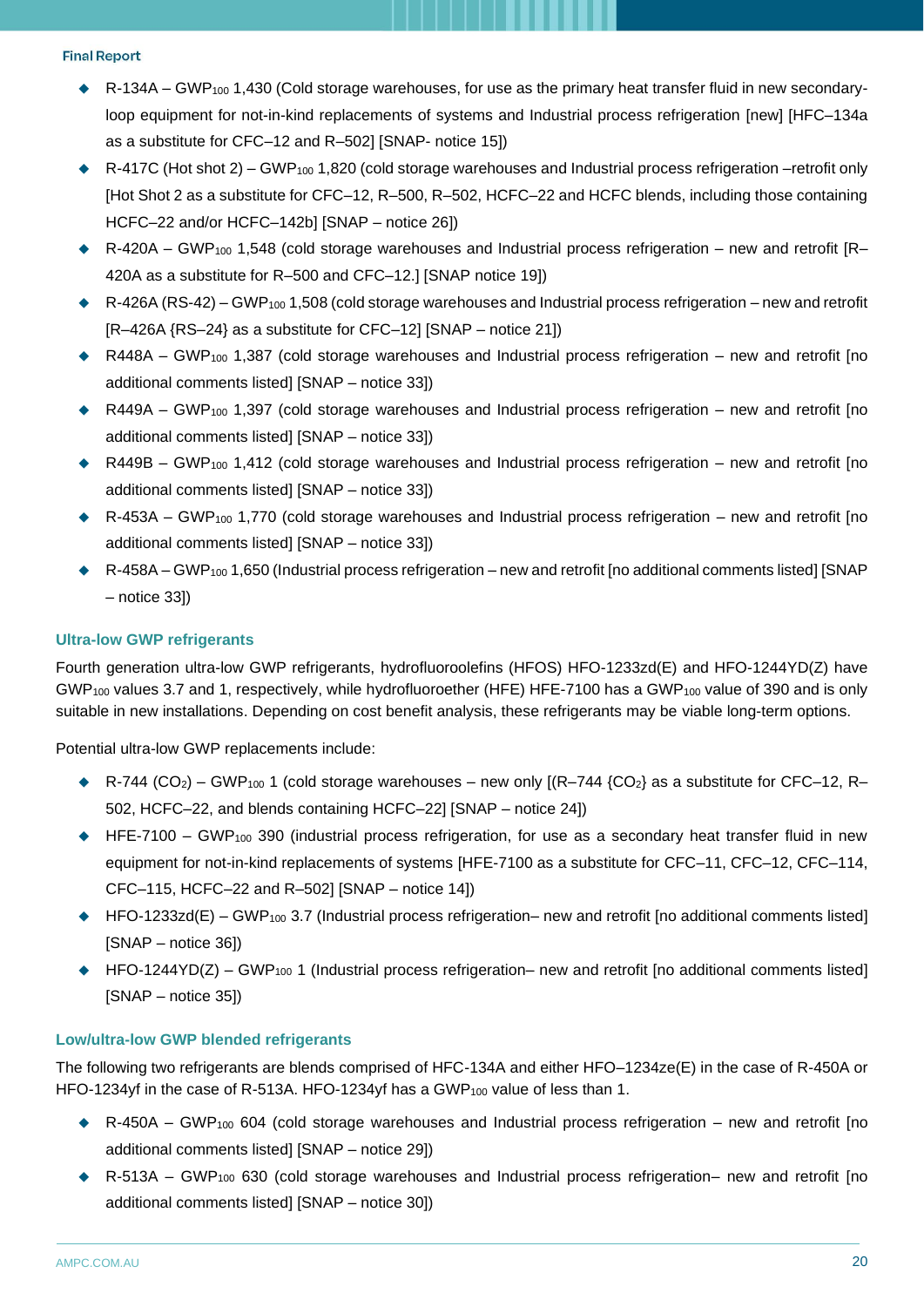#### **Mitigation scenarios for low GWP refrigerants**

In a scenario where low GWP refrigerants are used and assuming the current leakage rate, changing from R-404A and R-505 to R-448A and R-134A would see a total scope 1 and 2 emissions reduction of 1,241 t CO<sub>2</sub>-e. Scope 1 emissions attributed to refrigerants would reduce by 74.3%.

In a scenario where ultra-low GWP refrigerants are used and assuming the current leakage rate, changing from R-404A, R-410A and R-505 to HFOS would see a total scope 1 and 2 emissions reduction of 1,671 t CO<sub>2</sub>-e. Scope 1 emissions attributed to refrigerants would reduce by 99.9%.

In a scenario where blended low/ultra-low GWP refrigerants are used and assuming the current leakage rate, changing from R-404A, R-410A and R-505 to these blends would see a total scope 1 and 2 emissions reduction of 1,480 – 1,488 t CO2-e. Scope 1 emissions attributed to refrigerants would reduce by 88.6 – 89.1%.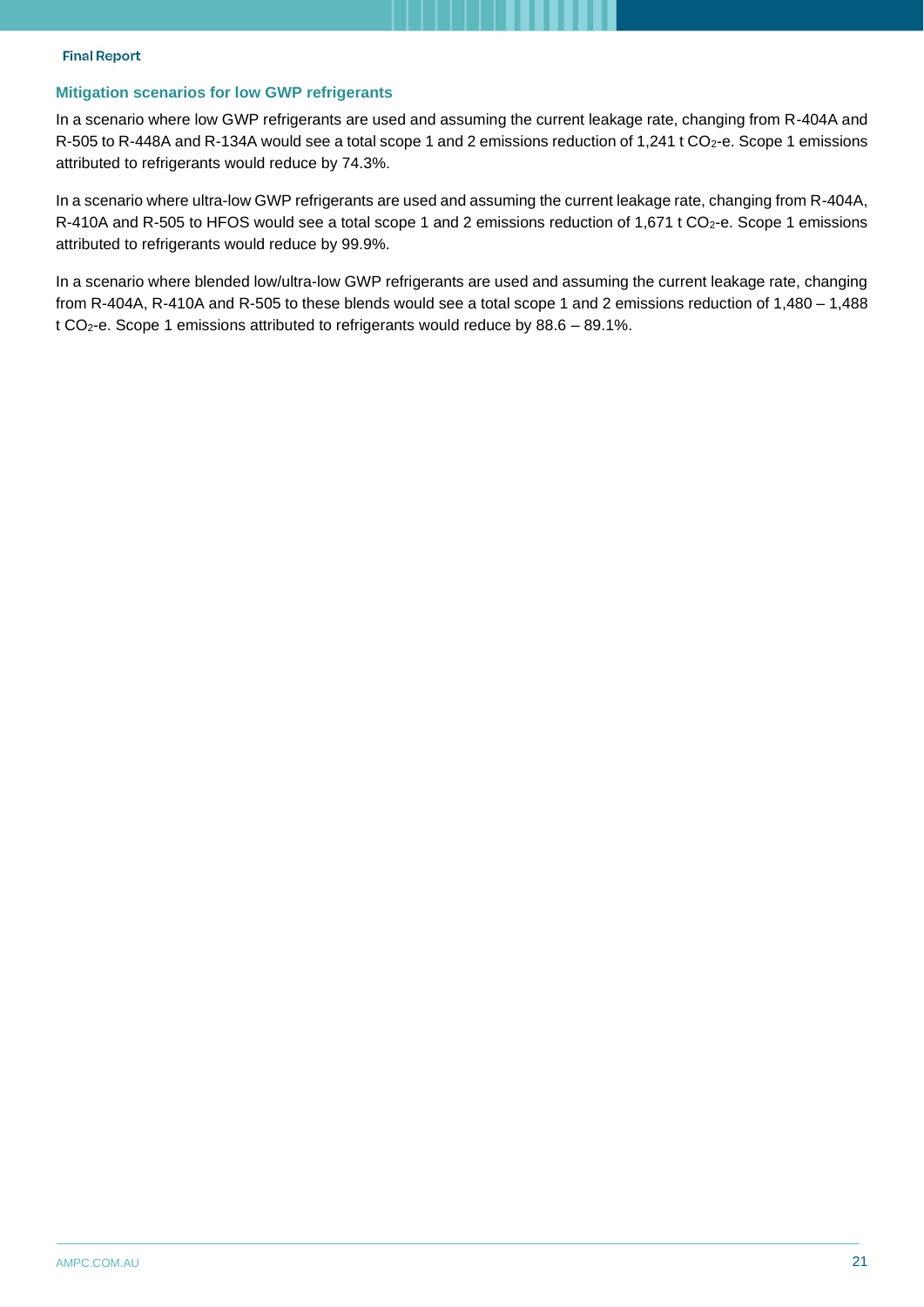# <span id="page-21-0"></span>**6.0 Discussion**

The carbon footprint and environmental impact assessment of TFI's Swedesboro facility provided in this report revealed that scope 1 and 2 GHG emissions were low relative to emissions for the full supply chain and were low compared to primary processing (Asem-Hiablie et al. 2019; Battagliese et al. 2015).

Greenhouse gas impacts were similar to previous assessments of red meat imports from Australia (Wiedemann et al. 2015) but this comparison was limited because data relating to the specific TFI red meat supply chain were not available, and literature values were utilised from the same Wiedemann et al. (2015) study.

### <span id="page-21-1"></span>**6.1 Improvement options for TFI USA**

Of the scope 1 and 2 GHG inventory, the majority of impacts were from grid electricity followed by emissions from estimated leakage of refrigerants, and then natural gas.

Improvement options for data collection were identified and the following recommendations were made:

- Measuring loss rates (recharge) of refrigerants. This is currently not measured, and an estimate was used. Considering it was a large emission source, the level of uncertainty would be reduced by measuring this in the coming 12 months.
- Separately metering the electricity usage from warehouse and processing areas to accurately determine scope 1 and 2 emissions intensity for warehoused and processed products. This would allow more accurate recording of impacts for meat products that are post-processed and would allow greater insight into productivity measures that could improve efficiency, such as reduce warehouse storage time.
- Tracking of storage times, product mass loss and packaging by product line.
- Separately measuring waste stream materials by type to identify opportunities to reduce scope 3 emissions through disposal that is more preferred on the waste hierarchy triangle.

## <span id="page-21-2"></span>**6.2 Assessment of Supply Chain requirements**

As part of this study, customer goals and targets were reviewed. This review found that goals exist for almost all suppliers covering reduction in GHG emissions. In most cases, this extends to reduction targets for scope 3 emissions (that is, emissions covering the full meat supply chain). Considering red meat is one of the biggest emission sources from a retailer or food service company, these reduction targets will inevitably be shifted down the supply chain as a market expectation. It should be expected that formal scope 3 reporting will be a feature in the near future.

In addition to GHG reporting, energy, packaging, waste and water are all listed by most customers, and some specific targets exist for stand-out contributions to the processing and retail end of the supply chain. Of these, refrigerants and transport are notable.

While targets exist for many environmental indicators, GHG, energy, packaging and waste are by-far the most ambitious and should be seen as the priority for processors, and for the whole supply chain.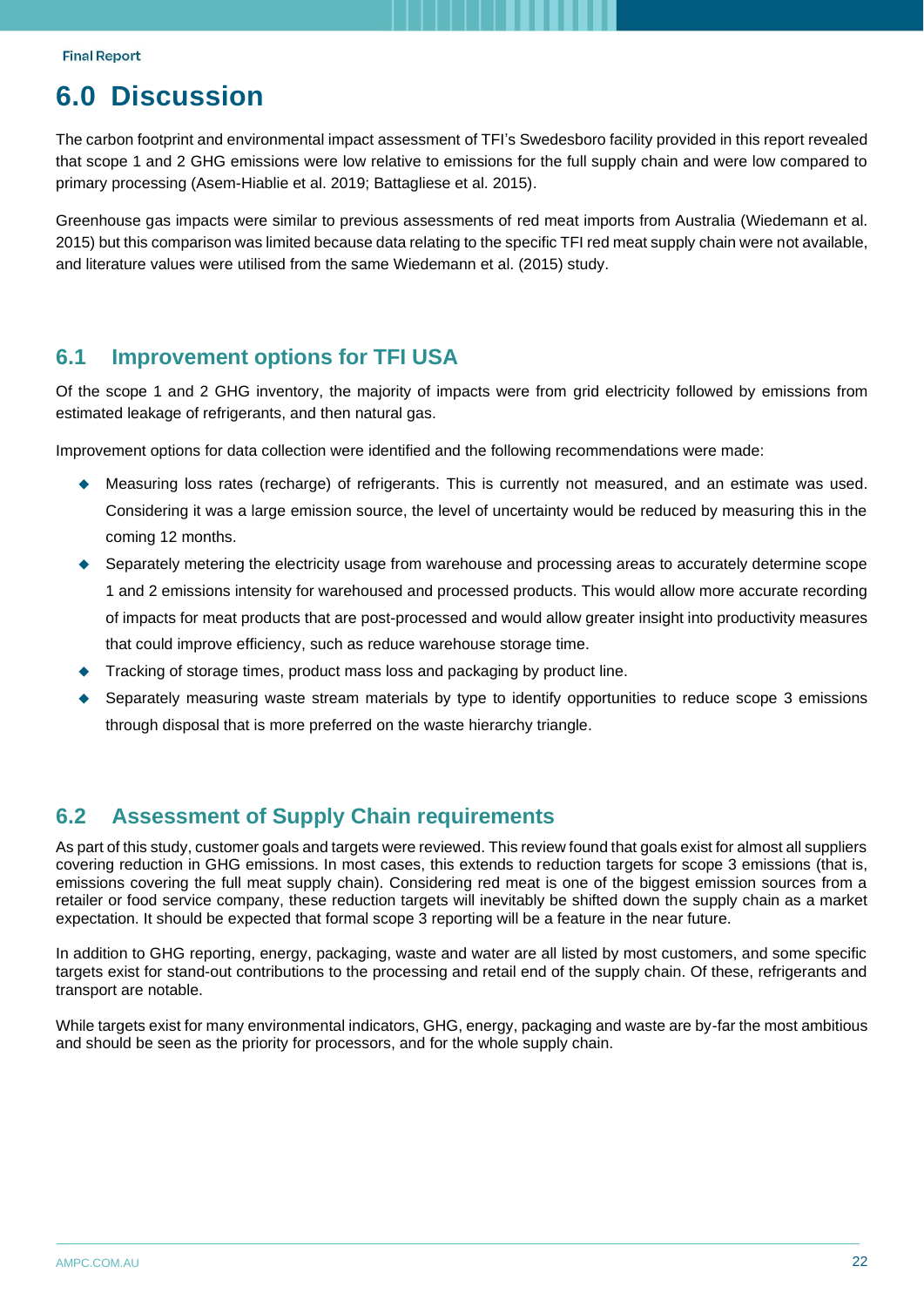# <span id="page-22-0"></span>**7.0 Conclusions / Recommendations**

The results of this study form the baseline reference to which future reporting of TFI will be compared. The study found impacts were relatively low for the TFI USA operation and as expected, supply chain impacts upstream in production and primary processing were much higher. The study was designed with a stage 2 and 3 aspect covering review of strategy and consumer requirements, and potentially expansion of the study to assess impacts through primary processing and production. The following recommendations from this first stage of the project are as follows:

We recommend reviewing and revising data collection processes to improve reporting in the coming year.

We recommend reviewing the results and mitigation scenarios presented here, to select options for implementation in the coming year.

Considering the clear drivers for sustainability reporting across all customers and the particular focus on GHG emission reduction through the whole supply chain, we recommend TFI engages across the whole supply chain to develop an assessment framework and emission reduction strategy to meet future customer expectations. It is reasonable to expect impacts from the TFI supply chain in Australia would be lower than reported in this study, resulting in the potential for a better reporting outcome. It is also noted that supply chain assessment and emission reduction is a substantial undertaking, with assessment alone likely to take 12-18months. Emission reduction activities typically operate over decadal timeframes. For this reason, action now is needed to be ready for the expectations of 2024-25.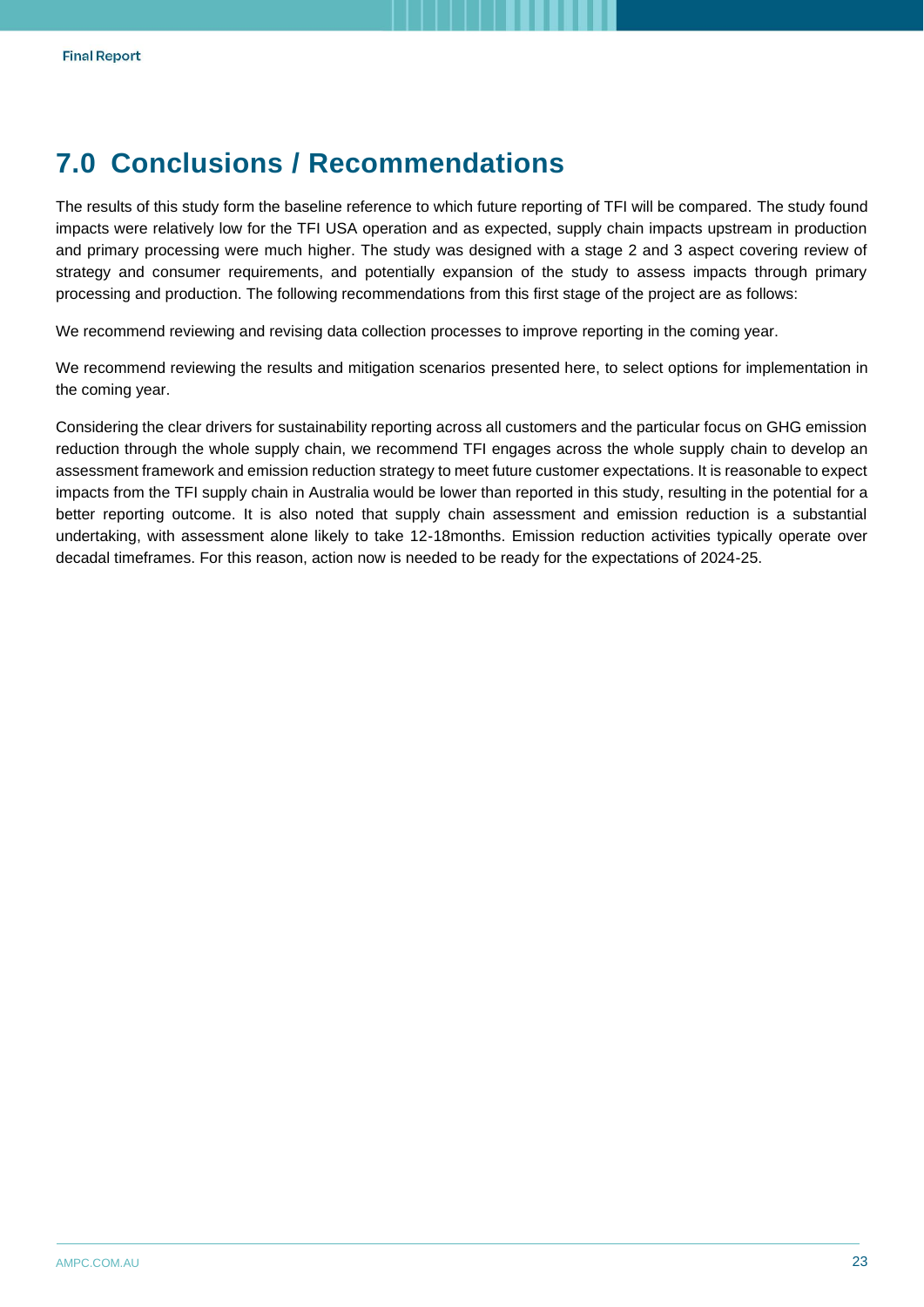# <span id="page-23-0"></span>**8.0 Bibliography**

- All Energy Pty Ltd 2021, *2020 Environmental Performance Review (EPR) for the Red Meat Processing (RMP) Industry*, Australian Meat Processor Corporation and Meat & Livestock Australia.
- Asem-Hiablie, S, Battagliese, T, Stackhouse-Lawson, KR & Rotz, CA 2019, 'A life cycle assessment of the environmental impacts of a beef system in the USA', *The International Journal of Life Cycle Assessment*, vol. 24, no. 3, The International Journal of Life Cycle Assessment, pp. 441–455.
- Bandekar, P, Marty, M, Ulrich, R & Thoma, G n.d., *Comparative Life Cycle Assessment of Field-to-Fork Pork Supply Chains in the United States and the European Union.*, viewed <https://porkcheckoff.org/wpcontent/uploads/2021/02/16-076-THOMA-final-rpt-revised.pdf>.
- Battagliese, T, Andrade, J, Vinas, R, Stackhouse-Lawson, K, Rotz, A & Dillon, J 2015, *Submission for Verification of Eco-efficiency Analysis Under NSF Protocol P352, Part B - U.S. Beef – Phase 2 Eco-efficiency Analysis September 2015*, BASF and Beef Checkoff.
- Charmet, AP, Stoppa, P, Tasinato, N, Giorgianni, S, Barone, V, Biczysko, M, Bloino, J, Cappelli, C, Carnimeo, I & Puzzarini, C 2013, 'An integrated experimental and quantum-chemical investigation on the vibrational spectra of chlorofluoromethane.', *The Journal of chemical physics*, vol. 139, no. 16, p. 164302, viewed <https://doi.org/10.1063/1.4825380>.
- Costantini, M, Ferrante, V, Guarino, M & Bacenetti, J 2021, 'Environmental sustainability assessment of poultry productions through life cycle approaches: A critical review.', *Trends in Food Science & Technology*.
- Detzel, A, Krüger, M, Busch, M, Blanco-Gutiérrez, I, Varela, C, Manners, R, Bez, J & Zannini, E 2021, 'Life cycle assessment of animal-based foods and plant-based protein-rich alternatives: an environmental perspective', *Journal of the Science of Food and Agriculture*, viewed <https://biblio1.iita.org/bitstream/handle/20.500.12478/7240/S21ArtDetzelLifeInthomNodev.pdf?sequence=1&isA llowed=y>.

EarthShift 2013, *US-Ecoinvent database v2.2*, Swiss Center for Life Cycle Inventories, StGallen, Switzerland.

- GHG Protocol 2015, 'Global Warming Potential Values', Greenhouse Gas Protocol, viewed 11 October, 2021, <https://ghgprotocol.org/sites/default/files/Global-Warming-Potential-Values %28Feb 16 2016%29\_1.pdf>.
- Gooding, CH & Meeker, DL 2016, 'Review: Comparison of 3 alternatives for large-scale processing of animal carcasses and meat by-products', *The Professional Animal Scientist*, vol. 32, no. 3, pp. 259 – 270, viewed <https://www.sciencedirect.com/science/article/pii/S1080744616300079#s0095>.
- Google LLC 2021, 'Google Earth Pro v7.3.4.8248 (64-bit)'.
- Hellwing, A, Lund, P, Mogensen, L & Vestergaard, M 2018, 'Growth, feed intake, methane emissions and carbon footprint from Holstein bull calves fed four different rations.', *Livestock Science*, vol. 214, pp. 51 – 61.
- Industry Data 2.0 2000, 'Industry Data 2.0', viewed <Data can be accessed through www.ecoinvent.org>.
- ISO 2006, *ISO 14044:2006 - Environmental Management - Life Cycle Assessment - Requirements and Guidelines*, International Organisation for Standardisation (ISO), Geneva, Switzerland, viewed 16 April, 2019, <https://www.iso.org/standard/38498.html>.
- Maga, D, Hiebel, M & Aryan, V 2019, 'A comparative life cycle assessment of meat trays made of various packaging materials', *Sustainability (Switzerland)*, vol. 11, no. 19, viewed <https://www.mdpi.com/2071- 1050/11/19/5324/pdf>.
- NCBA 2014, *Sustainability Executive summary*, National Cattlemen's Beef Association, viewed <https://www.beefboard.org/wp-content/uploads/2019/06/SustainabilityExecutiveSummary.pdf>.
- Pré-Consultants 2020, *SimaPro 9.1 Software*, Pré-Consultants, Amersfoort, Netherlands, viewed <https://simapro.com/wp-content/uploads/2020/06/SimaPro91WhatIsNew.pdf>.
- Ranganathan, J, Corbier, L, Bhatia, P, Schmitz, S, Oren, K, Dawson, B, Spannagle, M, McMahon, M, Boileau, P, Frederick, R, Vanderborght, B, Thomson, F, Kitamura, K, Woo, C, Phankida, N, Miner, R, Segalen, L, Koch, J, Bhattacharjee, S, Cummis, C, Breidenich, C, Eaton, R, Gillenwater, M, Marache, M, Acosta, R, Camobreco, V & Cook, E 2004, *The greenhouse gas protocol: A corporate accounting and reporting standard*, World Business